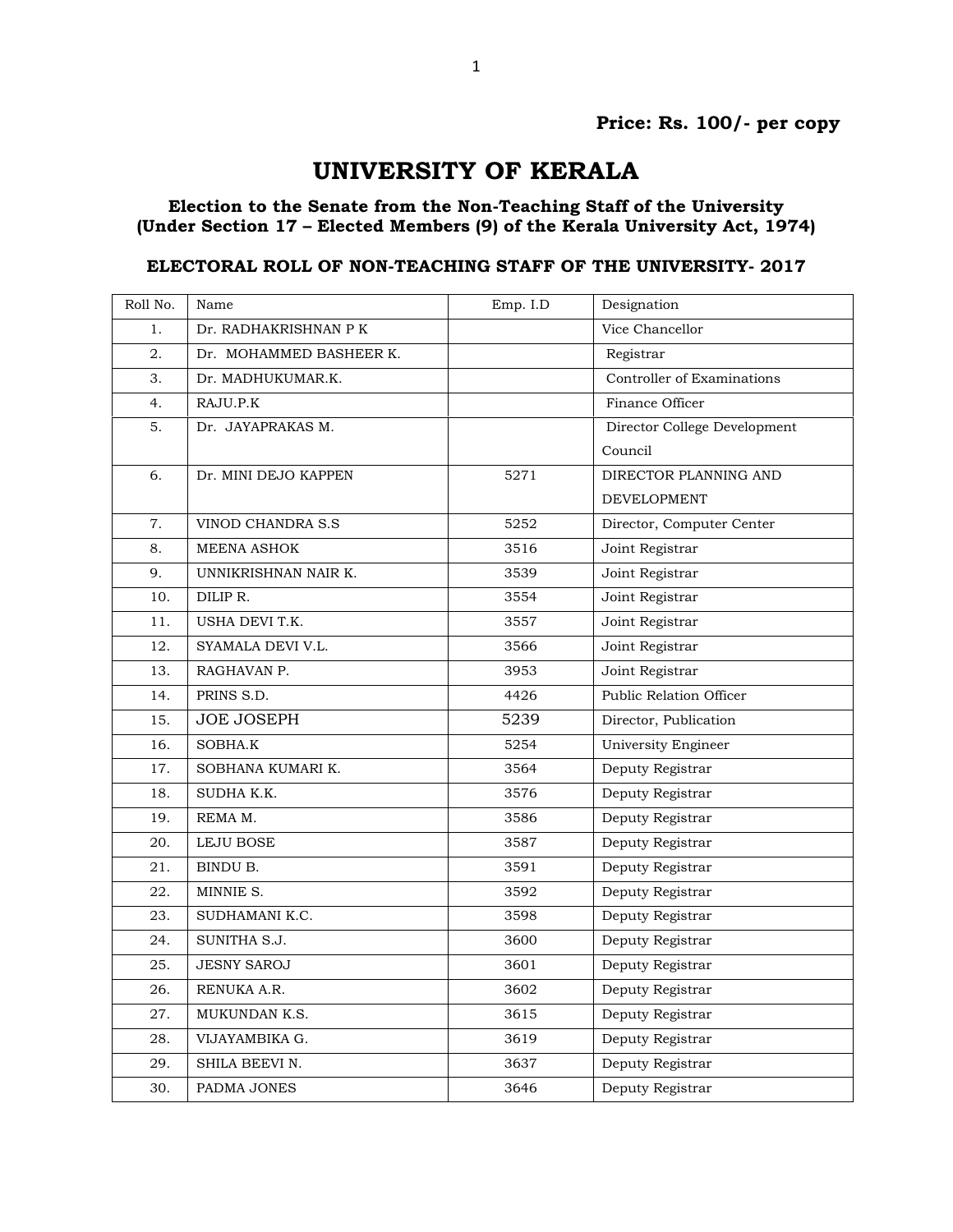| 31. | BABU K.              | 3687 | Deputy Registrar                  |
|-----|----------------------|------|-----------------------------------|
| 32. | Dr. SREELA RAJ N.R.  | 3689 | Deputy Registrar                  |
| 33. | ANITHA MADHAVAN      | 3589 | Assistant Registrar(Higher Grade) |
| 34. | LEKHA S.             | 3616 | Assistant Registrar(Higher Grade) |
| 35. | JAYASREE S.          | 3644 | Assistant Registrar(Higher Grade) |
| 36. | VIJAYALEKSHMI B.     | 3657 | Assistant Registrar(Higher Grade) |
| 37. | JOHN BOSCO J.        | 3662 | Assistant Registrar(Higher Grade) |
| 38. | <b>GEETHA RANI</b>   | 3680 | Assistant Registrar(Higher Grade) |
| 39. | MANJUSHA B.G.        | 3681 | Assistant Registrar(Higher Grade) |
| 40. | SHEELA GEORGE A.     | 3683 | Assistant Registrar(Higher Grade) |
| 41. | PRIYA SURENDRAN      | 3718 | Assistant Registrar(Higher Grade) |
| 42. | SOBHANA K.           | 3752 | Assistant Registrar(Higher Grade) |
| 43. | ANNAMMA ABRAHAM      | 3777 | Assistant Registrar(Higher Grade) |
| 44. | RAZIA A.C.           | 3781 | Assistant Registrar(Higher Grade) |
| 45. | <b>REMA NAIR</b>     | 3853 | Assistant Registrar(Higher Grade) |
| 46. | NAZEER S.            | 3477 | Assistant Registrar               |
| 47. | <b>GOPAKUMAR C.</b>  | 3635 | Assistant Registrar               |
| 48. | GIRIJA B.            | 3636 | Assistant Registrar               |
| 49. | SHAJIKUMAR S.V.      | 3682 | Assistant Registrar               |
| 50. | LATHIKA J.G.         | 3692 | Assistant Registrar               |
| 51. | NARASIMHA RAO V.L.   | 3714 | Assistant Registrar               |
| 52. | SUSEELA S.           | 3827 | Assistant Registrar               |
| 53. | SUDHA PARVATHY K.    | 3830 | Assistant Registrar               |
| 54. | MAHESWARI P.         | 3858 | Assistant Registrar               |
| 55. | LYDIA V.F.           | 3869 | Assistant Registrar               |
| 56. | REMA P.              | 3877 | Assistant Registrar               |
| 57. | SREEKALA R.          | 3893 | Assistant Registrar               |
| 58. | <b>MAYA NAIR</b>     | 3902 | Assistant Registrar               |
| 59. | MINI G.              | 3903 | Assistant Registrar               |
| 60. | HARI KUMAR S.        | 3904 | Assistant Registrar               |
| 61. | ANITHA P.K.          | 3922 | Assistant Registrar               |
| 62. | RAGHU SANKAR C.      | 3929 | Assistant Registrar               |
| 63. | ANITHA D.            | 3943 | Assistant Registrar               |
| 64. | MEERA J. RAHUL       | 3958 | Assistant Registrar               |
| 65. | ARAVINDHAKSHAN M.S.  | 3966 | Assistant Registrar               |
| 66. | DEEPA VARMA A.       | 3968 | Assistant Registrar               |
| 67. | SUSAN SUNANDA MATHEW | 3998 | Assistant Registrar               |
| 68. | THULASEEDHARAN P.    | 4006 | Assistant Registrar               |
| 69. | AHAMMED KHAN I.      | 4012 | Assistant Registrar               |
| 70. | SANDHYA T.M.         | 4022 | Assistant Registrar               |
| 71. | GIREESAKUMAR K.S.    | 4031 | Assistant Registrar               |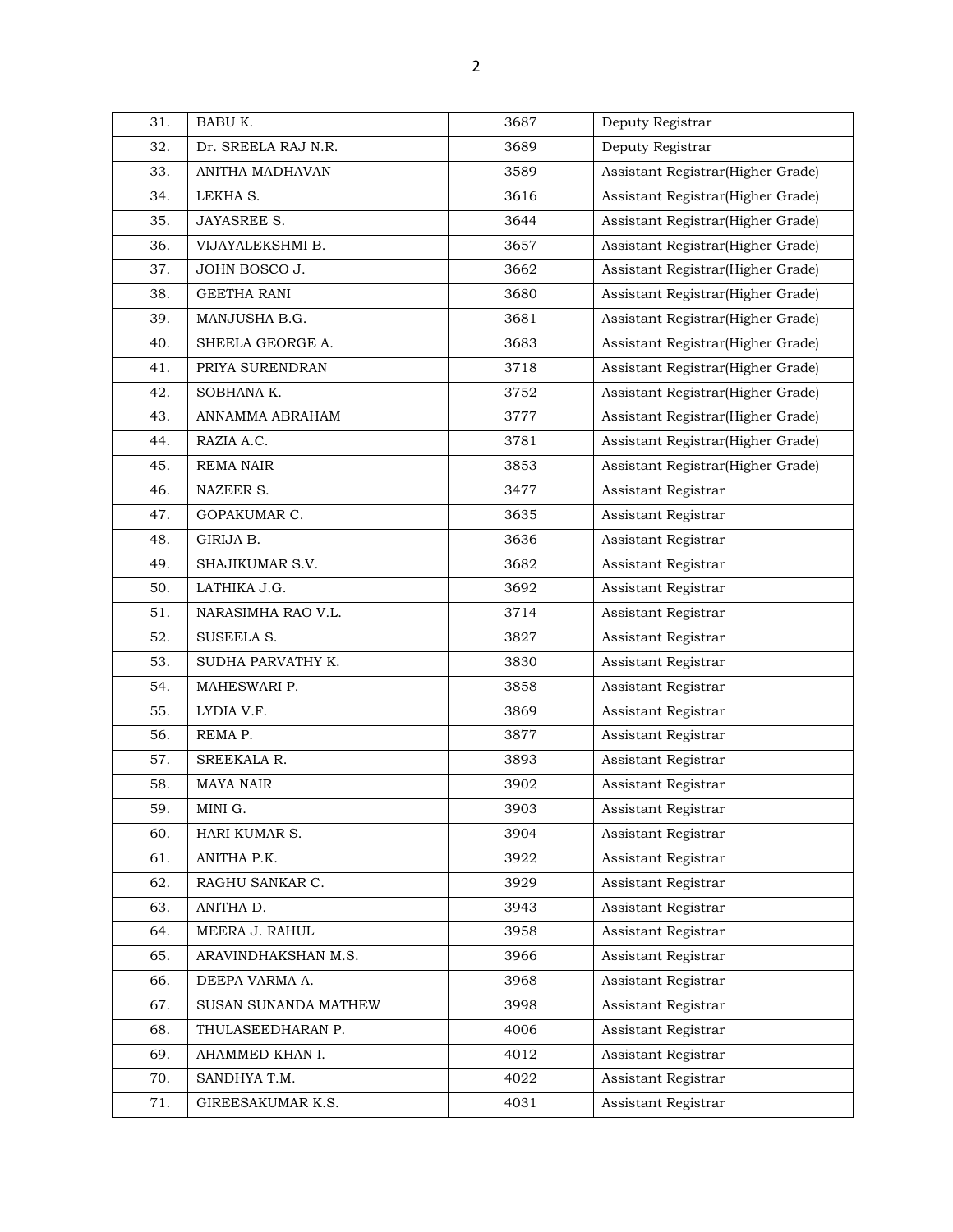| 72.  | Dr. ABDUL REHMAN H.  | 4032 | Assistant Registrar            |
|------|----------------------|------|--------------------------------|
| 73.  | USHA KUMARI R.       | 4034 | Assistant Registrar            |
| 74.  | <b>MARY MATHEW</b>   | 4045 | Assistant Registrar            |
| 75.  | RAJA MOHAN R.        | 4079 | Assistant Registrar            |
| 76.  | BEEGAM ROYINOS J.    | 4082 | Assistant Registrar            |
| 77.  | ASWINI KUMAR C.      | 4084 | Assistant Registrar            |
| 78.  | GIRISH KUMAR N.      | 4086 | Assistant Registrar            |
| 79.  | <b>GOPAKUMAR G.</b>  | 4090 | Assistant Registrar            |
| 80.  | SABITHA M.S.         | 4105 | Assistant Registrar            |
| 81.  | ABBY ABRAHAM CYRUS   | 4259 | Section Officer (Higher Grade) |
| 82.  | <b>AJIT F.ANTONY</b> | 4324 | Section Officer (Higher Grade) |
| 83.  | AJITH KUMAR A.J.     | 4291 | Section Officer (Higher Grade) |
| 84.  | AJITH KUMAR C.       | 4286 | Section Officer (Higher Grade) |
| 85.  | AMRUTHA KUMARI P.V.  | 4260 | Section Officer (Higher Grade) |
| 86.  | ANFONZE A.           | 4281 | Section Officer (Higher Grade) |
| 87.  | ANIL KUMAR PANIKKAR  | 3995 | Section Officer (Higher Grade) |
| 88.  | ANIL KUMAR S.        | 4243 | Section Officer (Higher Grade) |
| 89.  | ANIL U.              | 4197 | Section Officer (Higher Grade) |
| 90.  | ANITHA G.            | 4331 | Section Officer (Higher Grade) |
| 91.  | ANITHA M.S.          | 4340 | Section Officer (Higher Grade) |
| 92.  | ANJALI GOPINATH L.   | 4169 | Section Officer (Higher Grade) |
| 93.  | ANNIE THOMAS P.      | 4150 | Section Officer (Higher Grade) |
| 94.  | ASHA KIRON K.P.      | 4302 | Section Officer (Higher Grade) |
| 95.  | ASHA RANI S.R.       | 4269 | Section Officer (Higher Grade) |
| 96.  | BABY JOHN T.         | 4344 | Section Officer (Higher Grade) |
| 97.  | BEENA CHACKO         | 4221 | Section Officer (Higher Grade) |
| 98.  | BIJUKUMAR G.         | 4296 | Section Officer (Higher Grade) |
| 99.  | BINDHU S.K.          | 4276 | Section Officer (Higher Grade) |
| 100. | BINDU B.S.           | 4416 | Section Officer (Higher Grade) |
| 101. | BINDU I.R.           | 4278 | Section Officer (Higher Grade) |
| 102. | BINDU L.S.           | 4208 | Section Officer (Higher Grade) |
| 103. | BINDU R.             | 4205 | Section Officer (Higher Grade) |
| 104. | CHITRA DEVI V.       | 4230 | Section Officer (Higher Grade) |
| 105. | Dr. PREMA S. NAIR    | 3565 | Section Officer (Higher Grade) |
| 106. | GEETHA KUMARI K.     | 3742 | Section Officer (Higher Grade) |
| 107. | GIREESAKUMAR J.      | 4338 | Section Officer (Higher Grade) |
| 108. | HARI KUMAR P.        | 3776 | Section Officer (Higher Grade) |
| 109. | HARIKUMAR V.         | 4307 | Section Officer (Higher Grade) |
| 110. | HARISH KUMAR J.      | 4370 | Section Officer (Higher Grade) |
| 111. | HAYLEY STANCIL       | 4216 | Section Officer (Higher Grade) |
| 112. | HIRAN G.             | 4168 | Section Officer (Higher Grade) |
|      |                      |      |                                |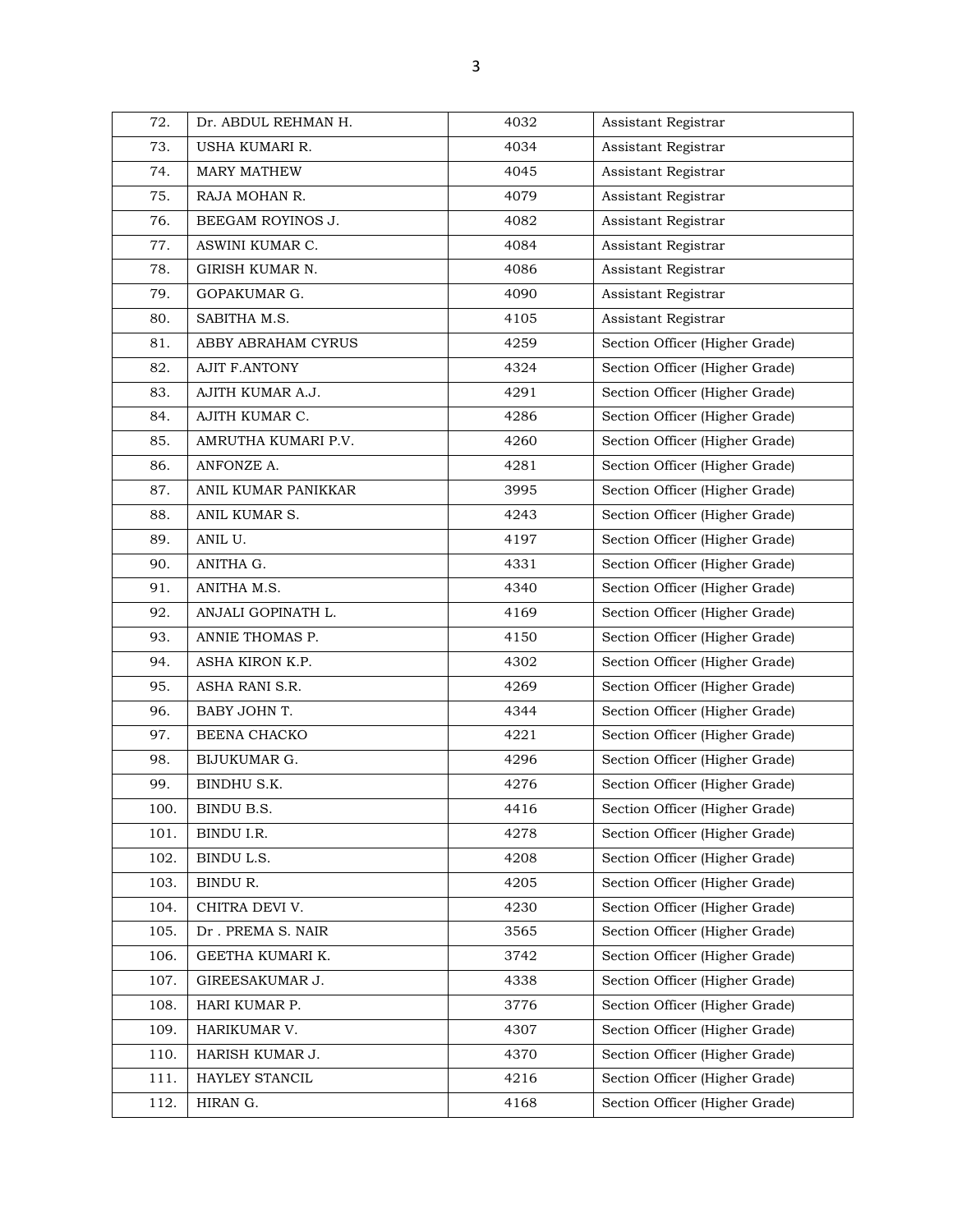| 113. | JALAJA KUMARI R.        | 4238 | Section Officer (Higher Grade) |
|------|-------------------------|------|--------------------------------|
| 114. | JANADAS K.              | 3676 | Section Officer (Higher Grade) |
| 115. | JAYACHANDRAN R.S.       | 4362 | Section Officer (Higher Grade) |
| 116. | JAYASANKAR PRASAD A.    | 4295 | Section Officer (Higher Grade) |
| 117. | JAYASREE B.H.           | 4149 | Section Officer (Higher Grade) |
| 118. | <b>JOSEPH KORULA</b>    | 4318 | Section Officer (Higher Grade) |
| 119. | KALESH BABU G.          | 4154 | Section Officer (Higher Grade) |
| 120. | KAMALA KATHOLI          | 4270 | Section Officer (Higher Grade) |
| 121. | LABEENA M.              | 4083 | Section Officer (Higher Grade) |
| 122. | LATHA S.                | 4367 | Section Officer (Higher Grade) |
| 123. | LAWRENCE P.J.           | 4114 | Section Officer (Higher Grade) |
| 124. | LEKHA K.S.              | 4199 | Section Officer (Higher Grade) |
| 125. | MANAF M.                | 4210 | Section Officer (Higher Grade) |
| 126. | <b>MARY ABRAHAM</b>     | 4223 | Section Officer (Higher Grade) |
| 127. | MAYA DEVI C.B.          | 4231 | Section Officer (Higher Grade) |
| 128. | MINI K.V.               | 4130 | Section Officer (Higher Grade) |
| 129. | MINI S. MITHRA          | 4361 | Section Officer (Higher Grade) |
| 130. | NADEERA BEEVI S.        | 4237 | Section Officer (Higher Grade) |
| 131. | NEENA ANTONY            | 4258 | Section Officer (Higher Grade) |
| 132. | NIRMALA JAYAKUMAR       | 4172 | Section Officer (Higher Grade) |
| 133. | NISHI A.R.              | 4244 | Section Officer (Higher Grade) |
| 134. | PADMINI C.              | 4293 | Section Officer (Higher Grade) |
| 135. | PARTHASARADHI S.        | 3969 | Section Officer (Higher Grade) |
| 136. | PATRITIA P.             | 4304 | Section Officer (Higher Grade) |
| 137. | PRAKASH O.T.            | 4320 | Section Officer (Higher Grade) |
| 138. | PRAMOD P.               | 4211 | Section Officer (Higher Grade) |
| 139. | PREETHA GOPINATH        | 4212 | Section Officer (Higher Grade) |
| 140. | PREMAKUMAR R.           | 3398 | Section Officer (Higher Grade) |
| 141. | RADHAKRISHNAN I.S.      | 4323 | Section Officer (Higher Grade) |
| 142. | RAJNARAYAN R.           | 4188 | Section Officer (Higher Grade) |
| 143. | REENA JOSE              | 4303 | Section Officer (Higher Grade) |
| 144. | RENUKA L.               | 4329 | Section Officer (Higher Grade) |
| 145. | RENUKA S.               | 4225 | Section Officer (Higher Grade) |
| 146. | RESMI R.                | 4215 | Section Officer (Higher Grade) |
| 147. | REVATHY S.              | 4299 | Section Officer (Higher Grade) |
| 148. | SAFEER A.               | 4175 | Section Officer (Higher Grade) |
| 149. | SAJ S.V.                | 4337 | Section Officer (Higher Grade) |
| 150. | <b>SAJEEV DHAS</b>      | 4249 | Section Officer (Higher Grade) |
| 151. | SAJEEVA KUMARAN NAIR R. | 4311 | Section Officer (Higher Grade) |
| 152. | SAJI C.S                | 4140 | Section Officer (Higher Grade) |
| 153. | SALIJA S.               | 3945 | Section Officer (Higher Grade) |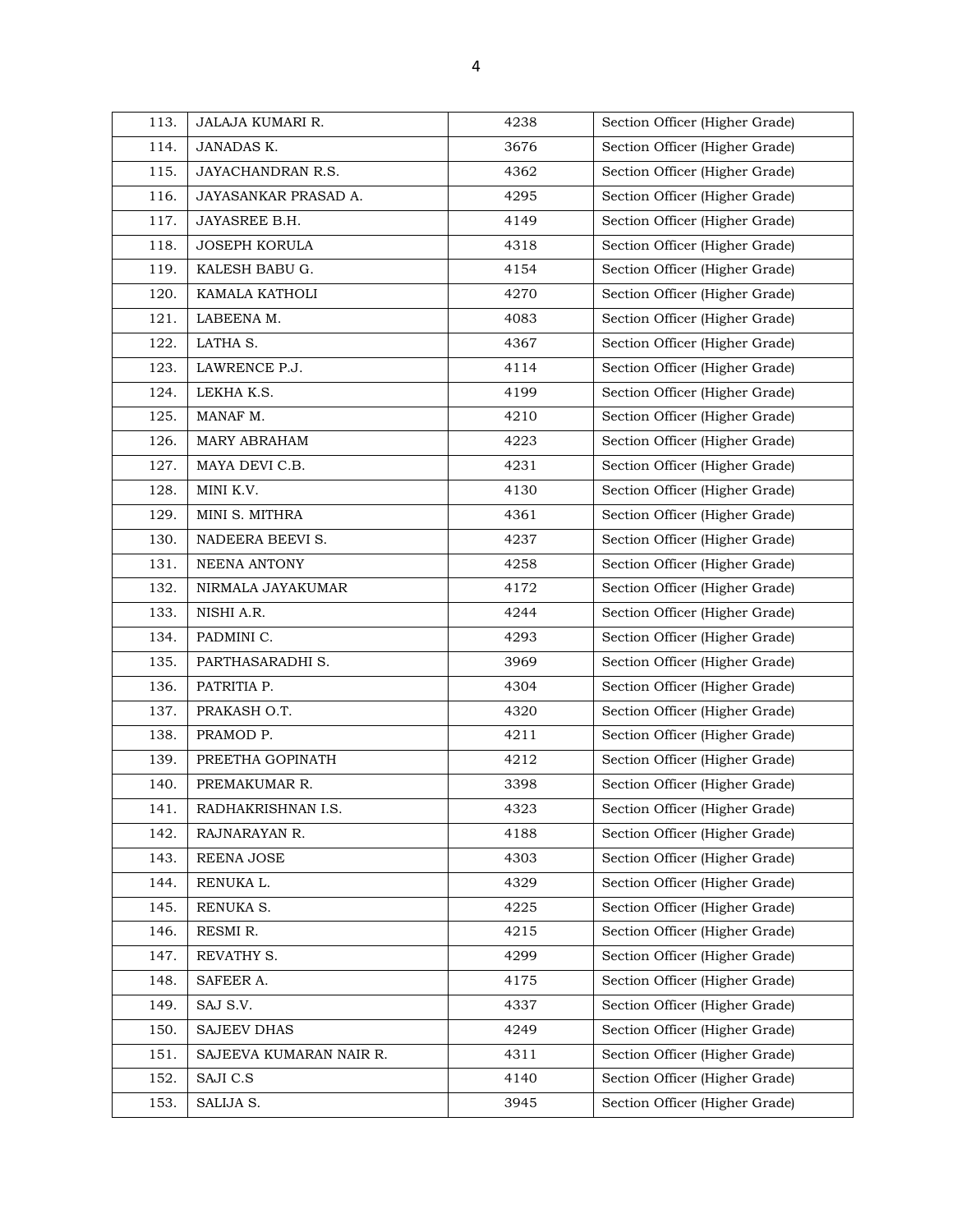| 154. | SANALKUMAR V.               | 4256 | Section Officer (Higher Grade)   |
|------|-----------------------------|------|----------------------------------|
| 155. | SANTHA MAYADEVI             | 3707 | Section Officer (Higher Grade)   |
| 156. | SANTHOSH KUMAR A.G.         | 4189 | Section Officer (Higher Grade)   |
| 157. | SANTHOSH KUMAR D.S.         | 4174 | Section Officer (Higher Grade)   |
| 158. | SANTHOSH KUMAR R.           | 3444 | Section Officer (FC & D) (Higher |
|      |                             |      | Grade)                           |
| 159. | SHEELA V.                   | 4129 | Section Officer (Higher Grade)   |
| 160. | SHINE S.K.                  | 4301 | Section Officer (Higher Grade)   |
| 161. | SHOBA K.                    | 4048 | Section Officer (Higher Grade)   |
| 162. | SINDHU DAS                  | 4306 | Section Officer (Higher Grade)   |
| 163. | SINDHU GEORGE               | 4161 | Section Officer (Higher Grade)   |
| 164. | SINDHU MOHAN P.             | 4308 | Section Officer (Higher Grade)   |
| 165. | SITHARA M.                  | 4322 | Section Officer (Higher Grade)   |
| 166. | SOBHA R.                    | 4300 | Section Officer (Higher Grade)   |
| 167. | SOMOLE J. PANICKER          | 4178 | Section Officer (Higher Grade)   |
| 168. | SREEKUMAR N.                | 4115 | Section Officer (Higher Grade)   |
| 169. | SREEKUMARA SARMA K.         | 4248 | Section Officer (Higher Grade)   |
| 170. | SREELEKHA K.K.              | 4192 | Section Officer (Higher Grade)   |
| 171. | <b>STANLY GEORGE</b>        | 4351 | Section Officer (Higher Grade)   |
| 172. | SUDHERMA S.                 | 4288 | Section Officer (Higher Grade)   |
| 173. | SUJATHA S.                  | 4327 | Section Officer (Higher Grade)   |
| 174. | SUNIL N.                    | 3974 | Section Officer (Higher Grade)   |
| 175. | SUPRIYA G.                  | 4277 | Section Officer (Higher Grade)   |
| 176. | SUREKHA L.                  | 4292 | Section Officer (Higher Grade)   |
| 177. | SURESH BABU G.              | 4345 | Section Officer (Higher Grade)   |
| 178. | SURESH KUMAR C.K.           | 4384 | Section Officer (Higher Grade)   |
| 179. | <b>SUSHA ANTONY</b>         | 4357 | Section Officer (Higher Grade)   |
| 180. | SUSY MOLE K.S.              | 4183 | Section Officer (Higher Grade)   |
| 181. | SYAMALA DEVI ANTHERJANAM P. | 4298 | Section Officer (Higher Grade)   |
| 182. | THOMAS P.P.                 | 4139 | Section Officer (Higher Grade)   |
| 183. | UMA DEVI S.                 | 4213 | Section Officer (Higher Grade)   |
| 184. | USHA P.V.                   | 4190 | Section Officer (Higher Grade)   |
| 185. | VIJAYA KUMAR P.S.           | 4271 | Section Officer (Higher Grade)   |
| 186. | VIJAYAKUMAR S.              | 4131 | Section Officer (Higher Grade)   |
| 187. | VIJAYAKUMARI C.             | 4297 | Section Officer (Higher Grade)   |
| 188. | WILLIAM GEORGE DANIEL       | 4217 | Section Officer (Higher Grade)   |
| 189. | ABDUL RAFEEK S.             | 4648 | Section Officer                  |
| 190. | ABHILASH A.K.               | 5107 | Section Officer                  |
| 191. | ABHILASH R.V.               | 4984 | Section Officer                  |
| 192. | ABHILASH T.R.               | 5131 | Section Officer                  |
| 193. | ADARSH T.H.                 | 5082 | Section Officer                  |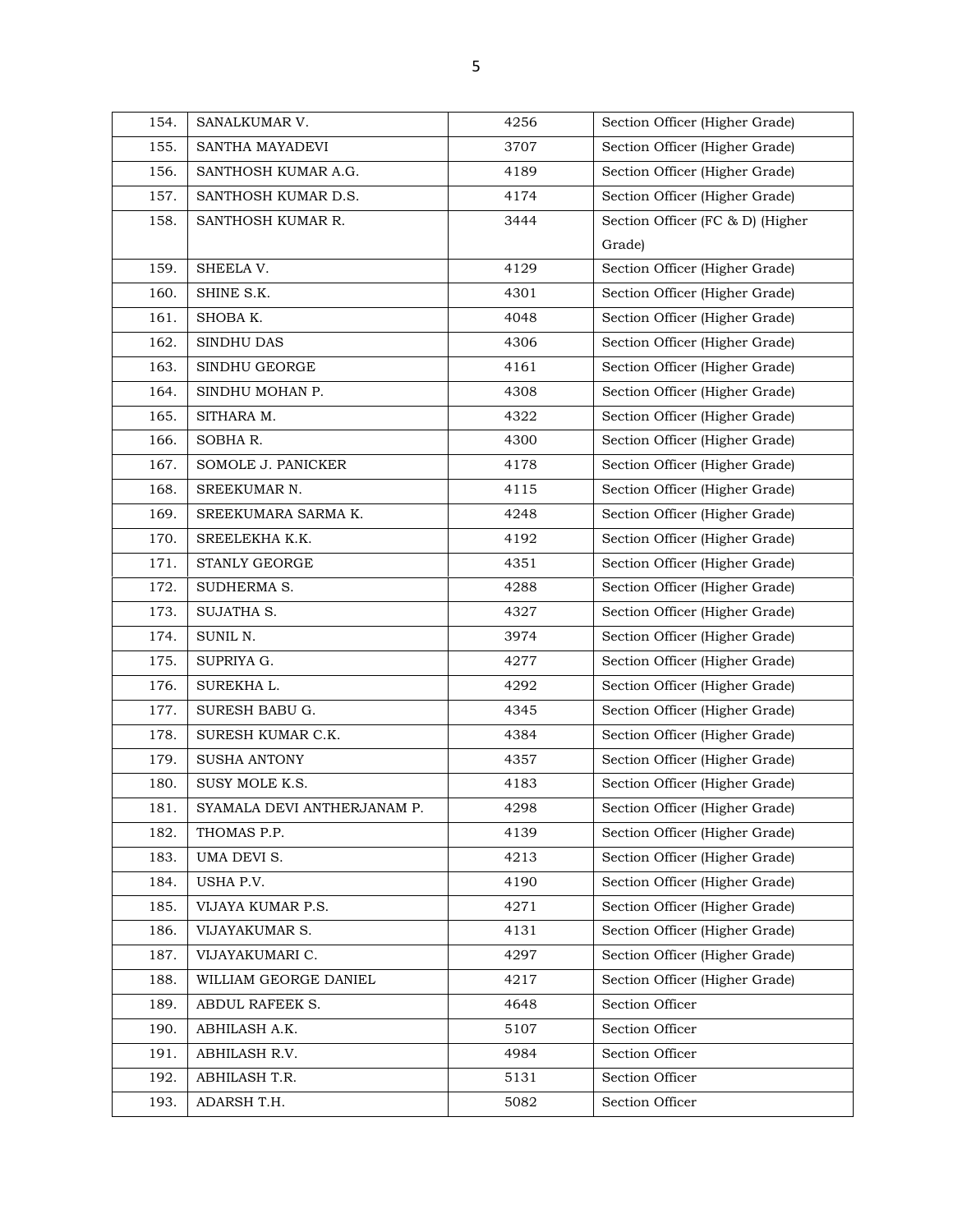| 194. | AJANTA S.V.           | 5006 | Section Officer |
|------|-----------------------|------|-----------------|
| 195. | AJAY D.N.             | 4985 | Section Officer |
| 196. | AJINA A. MOHAMMED     | 5104 | Section Officer |
| 197. | AJITH KUMAR V.        | 4417 | Section Officer |
| 198. | AJITH R.              | 5025 | Section Officer |
| 199. | AMBIKA DEVI S.        | 4354 | Section Officer |
| 200. | ANANDI JANARDHANAN    | 4252 | Section Officer |
| 201. | ANAS MUHAMMED H.      | 4978 | Section Officer |
| 202. | ANEES M.A.            | 5050 | Section Officer |
| 203. | ANIL KHAN S           | 4234 | Section Officer |
| 204. | ANIL KUMAR D.         | 3783 | Section Officer |
| 205. | ANIL KUMAR J.         | 3886 | Section Officer |
| 206. | ANISH KUMAR M.S.      | 4979 | Section Officer |
| 207. | ANISHA KUMARI R.S.    | 5114 | Section Officer |
| 208. | <b>ANITHA JOHNS</b>   | 4128 | Section Officer |
| 209. | ANJALI SUSHEELA       | 4414 | Section Officer |
| 210. | ANUPAMA P.S.          | 5073 | Section Officer |
| 211. | ANVAR ALI AHAMMED M.  | 4957 | Section Officer |
| 212. | ARULRAJ V.            | 4582 | Section Officer |
| 213. | ARUN KUMAR S.         | 4710 | Section Officer |
| 214. | ASHA ELIZABETH MANUEL | 4677 | Section Officer |
| 215. | ASHA LATHA L.         | 4373 | Section Officer |
| 216. | ASHOK N.              | 3939 | Section Officer |
| 217. | ASWATHY L.V.          | 5074 | Section Officer |
| 218. | BABU R.               | 4505 | Section Officer |
| 219. | BABY MAYA R.          | 4991 | Section Officer |
| 220. | BEENAL.               | 4452 | Section Officer |
| 221. | BEENAL.               | 5066 | Section Officer |
| 222. | BEENA V.A.            | 4857 | Section Officer |
| 223. | BELRAJ R.             | 4159 | Section Officer |
| 224. | BETSY S. NELSON       | 4961 | Section Officer |
| 225. | BIJAYKRISHNA T.S.     | 4947 | Section Officer |
| 226. | BIJOY K.              | 4962 | Section Officer |
| 227. | BINDU.E               | 5023 | Section Officer |
| 228. | BINDU L.A.            | 5048 | Section Officer |
| 229. | BINDU T.              | 4209 | Section Officer |
| 230. | BINI M.B.             | 5122 | Section Officer |
| 231. | <b>BUSHARA F.</b>     | 5037 | Section Officer |
| 232. | CHITRA S.             | 4429 | Section Officer |
| 233. | DEEPA FRANCES PRAKASH | 5009 | Section Officer |
| 234. | DEVIKA NATH R.        | 4965 | Section Officer |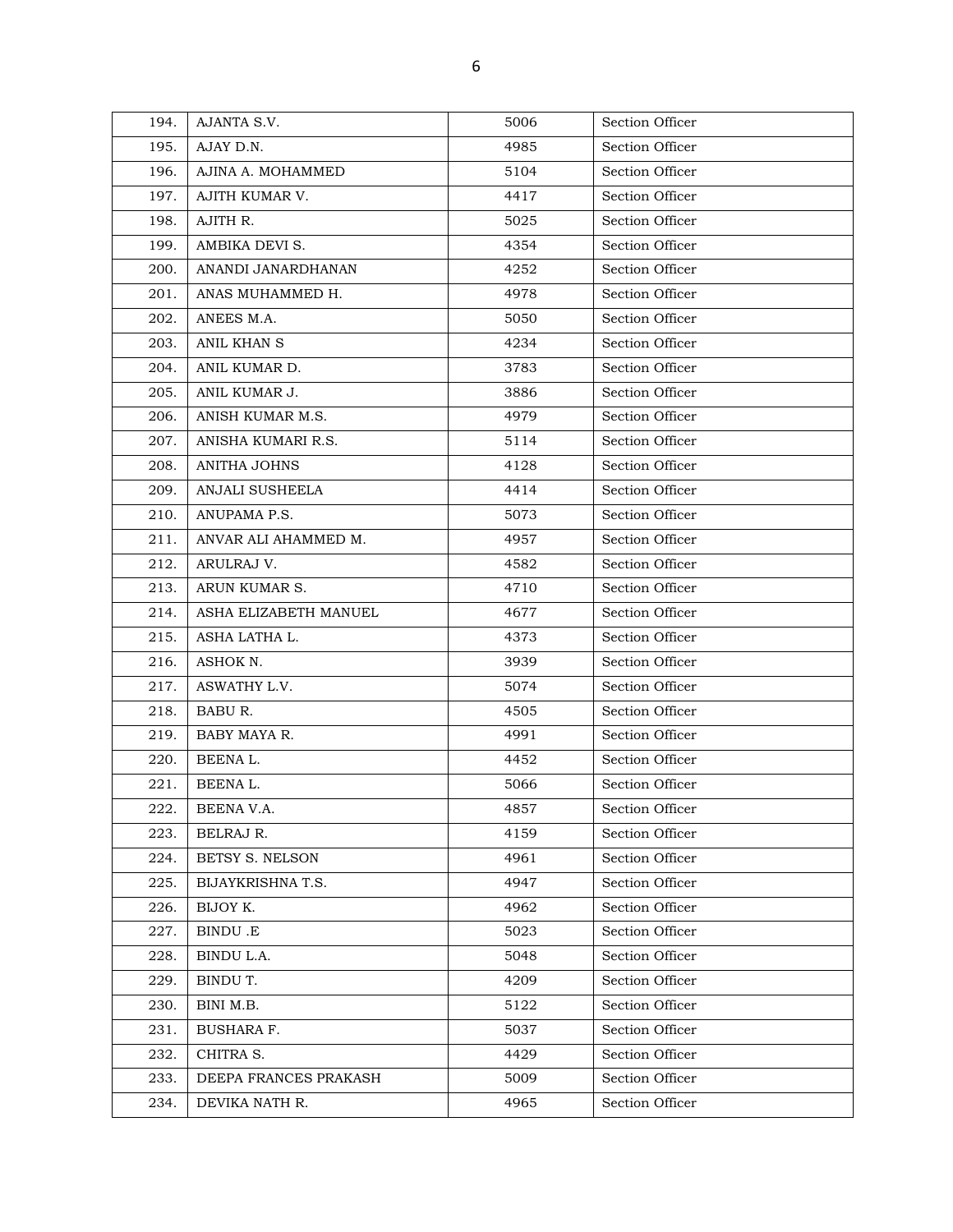| 235. | DHANYA K.                    | 4966 | Section Officer |
|------|------------------------------|------|-----------------|
| 236. | DHANYA K.J.                  | 4686 | Section Officer |
| 237. | DIVYA G.S.                   | 5002 | Section Officer |
| 238. | <b>ELSY JOSEPH</b>           | 5090 | Section Officer |
| 239. | GAYATHRI B.                  | 4706 | Section Officer |
| 240. | GEETHA M.R.                  | 4451 | Section Officer |
| 241. | GIRIPRASAD S.                | 4704 | Section Officer |
| 242. | GIRISH R.G.                  | 5057 | Section Officer |
| 243. | GOPAKUMAR G.                 | 4332 | Section Officer |
| 244. | GOPIKA RANI G.               | 4309 | Section Officer |
| 245. | HARILAL R.                   | 4415 | Section Officer |
| 246. | HARISH PADMAKUMAR            | 4713 | Section Officer |
| 247. | <b>HEMA ANANDAN</b>          | 4146 | Section Officer |
| 248. | <b>INDU PARVATHY R MENON</b> | 4847 | Section Officer |
| 249. | JAYA KUMAR Y.                | 4498 | Section Officer |
| 250. | JAYA SUDHA R.P.              | 5128 | Section Officer |
| 251. | JAYADAS B.S.                 | 4356 | Section Officer |
| 252. | JAYALAKSHMY C.L.             | 4366 | Section Officer |
| 253. | JAYALEKSHMY B.               | 4681 | Section Officer |
| 254. | JAYARAJ J.                   | 5101 | Section Officer |
| 255. | <b>JOMY VARGHESE</b>         | 4355 | Section Officer |
| 256. | <b>JOSE VARGHESE</b>         | 4992 | Section Officer |
| 257. | KANAKANANDAN B.              | 4412 | Section Officer |
| 258. | KAVITHA V.                   | 5019 | Section Officer |
| 259. | LALITHA L.                   | 4446 | Section Officer |
| 260. | LEENA JOHN                   | 5084 | Section Officer |
| 261. | LEKSHMI B.                   | 4430 | Section Officer |
| 262. | LEKSHMI G.N.                 | 5024 | Section Officer |
| 263. | LEKSHMI R.S.                 | 4697 | Section Officer |
| 264. | LYN JAMES                    | 4976 | Section Officer |
| 265. | MANEESH R.                   | 4959 | Section Officer |
| 266. | MANU B.                      | 3690 | Section Officer |
| 267. | MANU G.                      | 4688 | Section Officer |
| 268. | MAYA K. NAIR                 | 4097 | Section Officer |
| 269. | MEENA K.R.                   | 4445 | Section Officer |
| 270. | MEENA S.                     | 4951 | Section Officer |
| 271. | MEERA RAJ S.                 | 4321 | Section Officer |
| 272. | MINI K. UNNY                 | 4447 | Section Officer |
| 273. | MINI P.S.                    | 4335 | Section Officer |
| 274. | MINIMOLE J.                  | 4428 | Section Officer |
| 275. | MOHAMMED ASLAM U             | 4358 | Section Officer |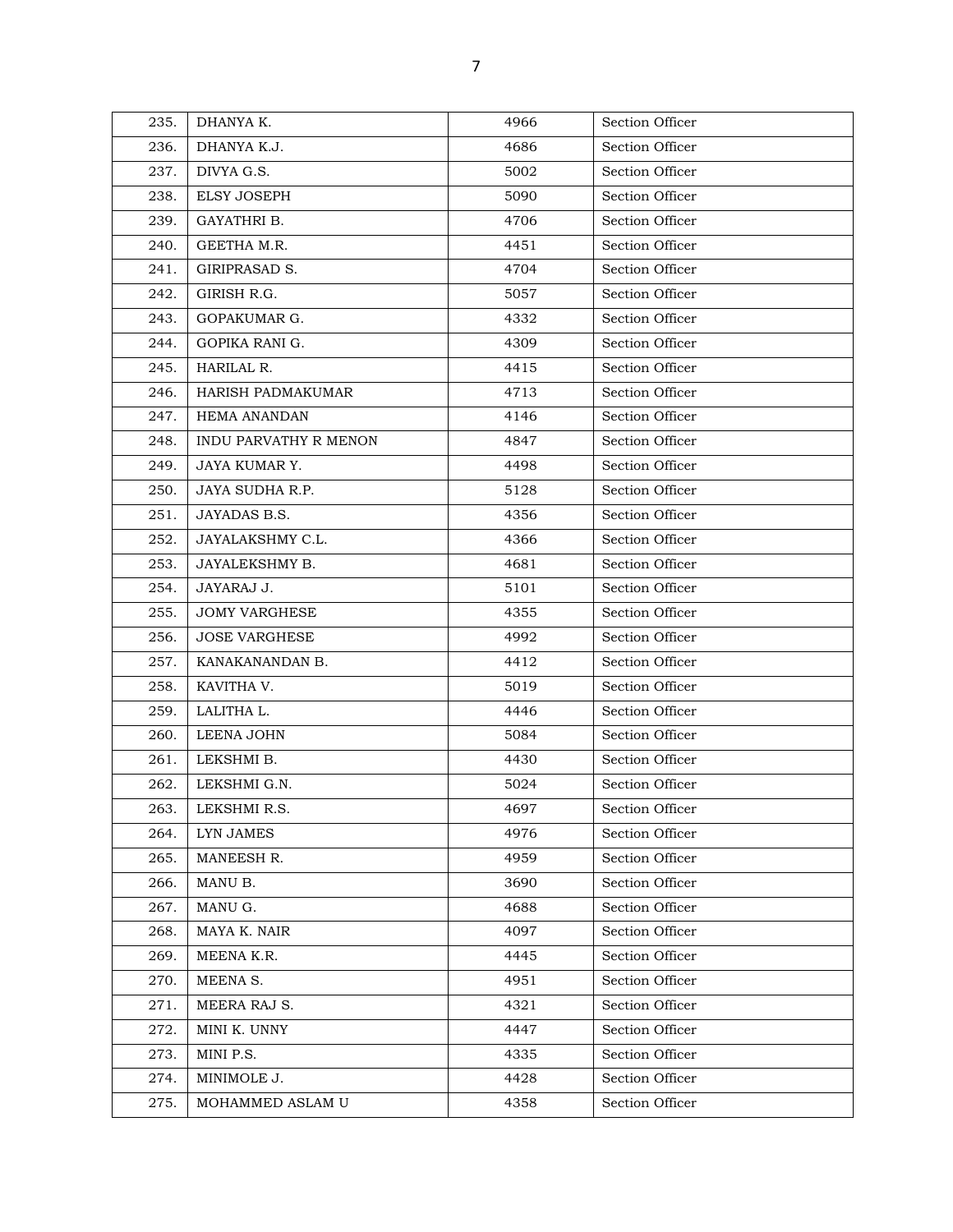| 276. | MOHAMMED HASHIR A.   | 4220 | Section Officer |
|------|----------------------|------|-----------------|
| 277. | NAJIMUDEEN S.        | 4457 | Section Officer |
| 278. | NARENDRAN B.         | 4141 | Section Officer |
| 279. | NEEMA M.P.           | 4661 | Section Officer |
| 280. | NISHA A.             | 5091 | Section Officer |
| 281. | NISHI MOLE L.I.      | 5080 | Section Officer |
| 282. | PARVATHY MUKUNDAN    | 5051 | Section Officer |
| 283. | PRABHULLA KHOSH V.   | 5005 | Section Officer |
| 284. | PRADEEP KUMAR G.     | 4542 | Section Officer |
| 285. | PREDEEP KUMAR J.C.   | 4490 | Section Officer |
| 286. | PREETHA S.           | 5081 | Section Officer |
| 287. | PRIYA G.S.           | 4497 | Section Officer |
| 288. | PRIYANJANA PRABHAKAR | 4973 | Section Officer |
| 289. | RAJANIKANTH V.       | 4988 | Section Officer |
| 290. | RAJEEV L.P.          | 4852 | Section Officer |
| 291. | RAJEEV P.R.          | 4399 | Section Officer |
| 292. | RAJESH S.            | 5072 | Section Officer |
| 293. | RAJI S.              | 4232 | Section Officer |
| 294. | RAJU A.              | 4534 | Section Officer |
| 295. | RANJINI R.           | 5109 | Section Officer |
| 296. | RASEENA S.           | 4993 | Section Officer |
| 297. | REEJA S.             | 4427 | Section Officer |
| 298. | REENA S.T.           | 4689 | Section Officer |
| 299. | REJANI PRAKASH R.    | 4989 | Section Officer |
| 300. | REMYA P.J.           | 4975 | Section Officer |
| 301. | RENJU G.R.           | 5089 | Section Officer |
| 302. | <b>ROBIN XAVIER</b>  | 4453 | Section Officer |
| 303. | ROY R.R.             | 4280 | Section Officer |
| 304. | SAJAN SASIDHARAN     | 5045 | Section Officer |
| 305. | SAJUMAL T.S.         | 4990 | Section Officer |
| 306. | SANDHYA R.P.         | 4532 | Section Officer |
| 307. | SANDHYA RANI V.S.    | 5039 | Section Officer |
| 308. | SANTHOSH G. NAIR     | 4656 | Section Officer |
| 309. | SANTHOSH KUMAR R.    | 5060 | Section Officer |
| 310. | SARA SUSAN ABRAHAM   | 4971 | Section Officer |
| 311. | SARITHA J.N.         | 5000 | Section Officer |
| 312. | SHAHIRA BEEGAM S.    | 3569 | Section Officer |
| 313. | SHAJILA N.           | 5008 | Section Officer |
| 314. | SHAMEEM A.           | 4544 | Section Officer |
| 315. | SHANI S.             | 5127 | Section Officer |
| 316. | SHEEBA DEVAN         | 4470 | Section Officer |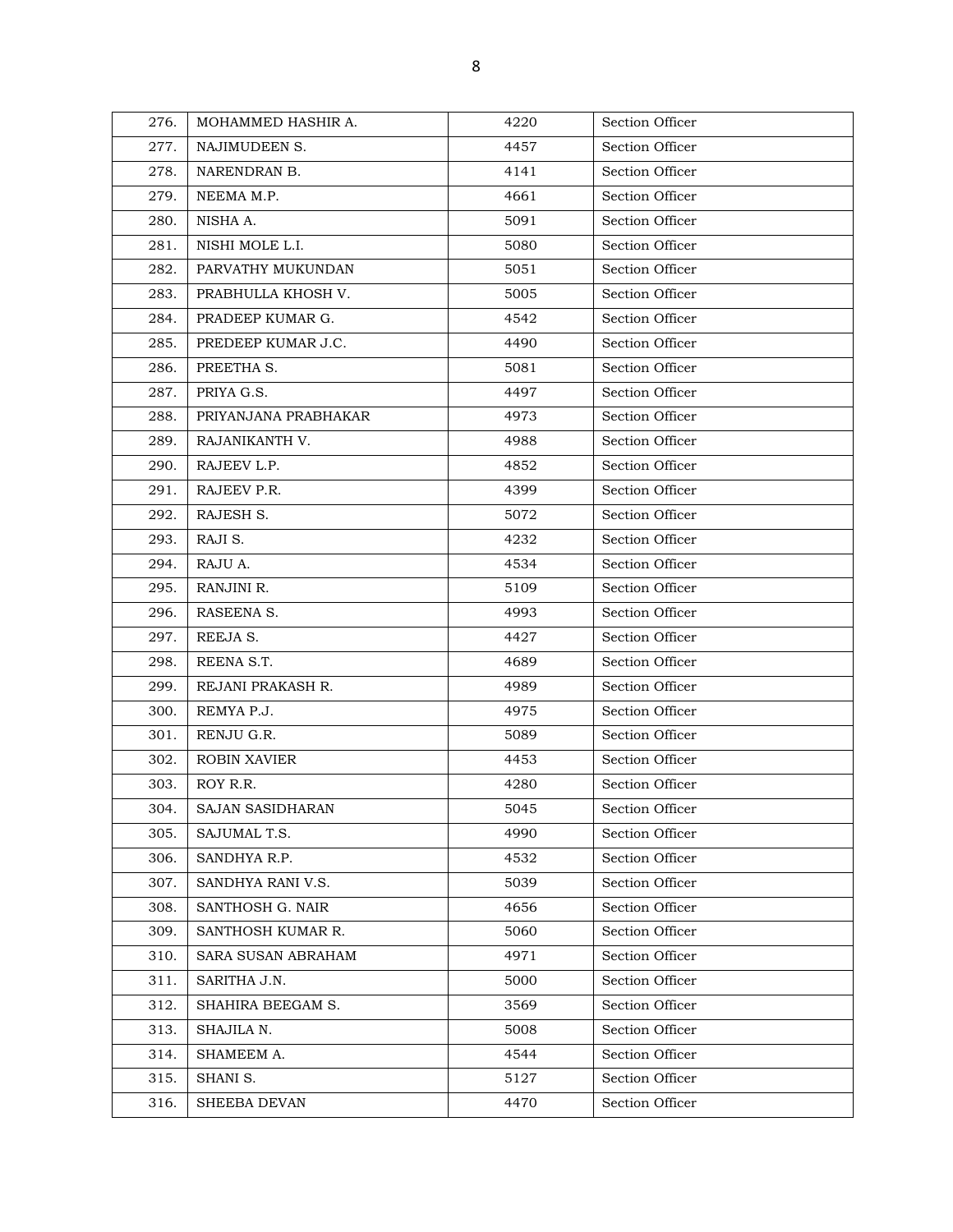| 317. | SHEELA B. NAYAR       | 4218 | Section Officer           |
|------|-----------------------|------|---------------------------|
| 318. | SHIJO I. THOMAS       | 5063 | Section Officer           |
| 319. | SHIJO P. JOY MATHEWS  | 4874 | Section Officer           |
| 320. | SHIRLEY R.            | 3757 | Section Officer           |
| 321. | SIMMI B.              | 4823 | Section Officer           |
| 322. | SINDHU O.             | 4533 | Section Officer           |
| 323. | SMITHA J.S.           | 5029 | Section Officer           |
| 324. | SONA RANI A.S.        | 4974 | Section Officer           |
| 325. | SREEJA G.SOMAN        | 4660 | Section Officer           |
| 326. | SREEJITH M.P.         | 5086 | Section Officer           |
| 327. | SREEKUMAR A.          | 3487 | Section Officer           |
| 328. | SREELA K. SIVAPAL     | 5042 | Section Officer           |
| 329. | SREENATH S.           | 5132 | Section Officer           |
| 330. | SUDHA KUMARY P.Y.     | 4226 | Section Officer           |
| 331. | SUDHAMONY T.          | 4718 | Section Officer           |
| 332. | SUMA DEVI B.          | 3829 | Section Officer           |
| 333. | SUNIL KUMAR E.K.      | 4290 | Section Officer           |
| 334. | SUNIL KUMAR J.L.      | 4287 | Section Officer           |
| 335. | SUNU SATHYANATHAN     | 4956 | Section Officer           |
| 336. | SURESH BABU M.S.      | 4540 | Section Officer           |
| 337. | TREJU AUGUSTIN        | 4635 | Section Officer           |
| 338. | <b>UMA S.TAMPI</b>    | 4469 | Section Officer           |
| 339. | VALSALA KUMARI B.     | 4184 | Section Officer           |
| 340. | VIGNESWARA GUPTA SREE | 4368 | Section Officer           |
| 341. | VINOD KUMAR V.        | 4530 | Section Officer           |
| 342. | YUSEPH M.A.           | 5087 | Section Officer           |
| 343. | <b>AJIT KUMAR</b>     | 4185 | Reception Officer         |
| 344. | BABY S.               | 3964 | Section Officer (FC & D)  |
| 345. | DEVIKA RANI N.S.      | 3860 | Section Officer (FC & D)  |
| 346. | JAYAMMA K.K.          | 3852 | Section Officer (FC & D)  |
| 347. | KALA P.               | 3814 | Section Officer (FC & D)  |
| 348. | LEELA R.              | 3908 | Section Officer (FC & D)  |
| 349. | MINI S.               | 3618 | Section Officer (FC & D)  |
| 350. | NABEESA BEEVI M.      | 3806 | Section Officer (FC & D)  |
| 351. | NEZEEMUDEEN K.A.      | 3885 | Section Officer (FC & D)  |
| 352. | PATHMAJA B.K.         | 3900 | Section Officer (FC & D)  |
| 353. | PRASANNA KUMARY S.    | 3813 | Section Officer (FC & D)  |
| 354. | SHEELA S.             | 3808 | Section Officer (FC & D)  |
| 355. | SREEDEVI V.S.         | 3864 | Section Officer (FC & D)  |
| 356. | SREELEKSHMY S.        | 4049 | Section Officer (FC & D)  |
| 357. | <b>AMAL SUSEEL</b>    | 5225 | Selection Grade Assistant |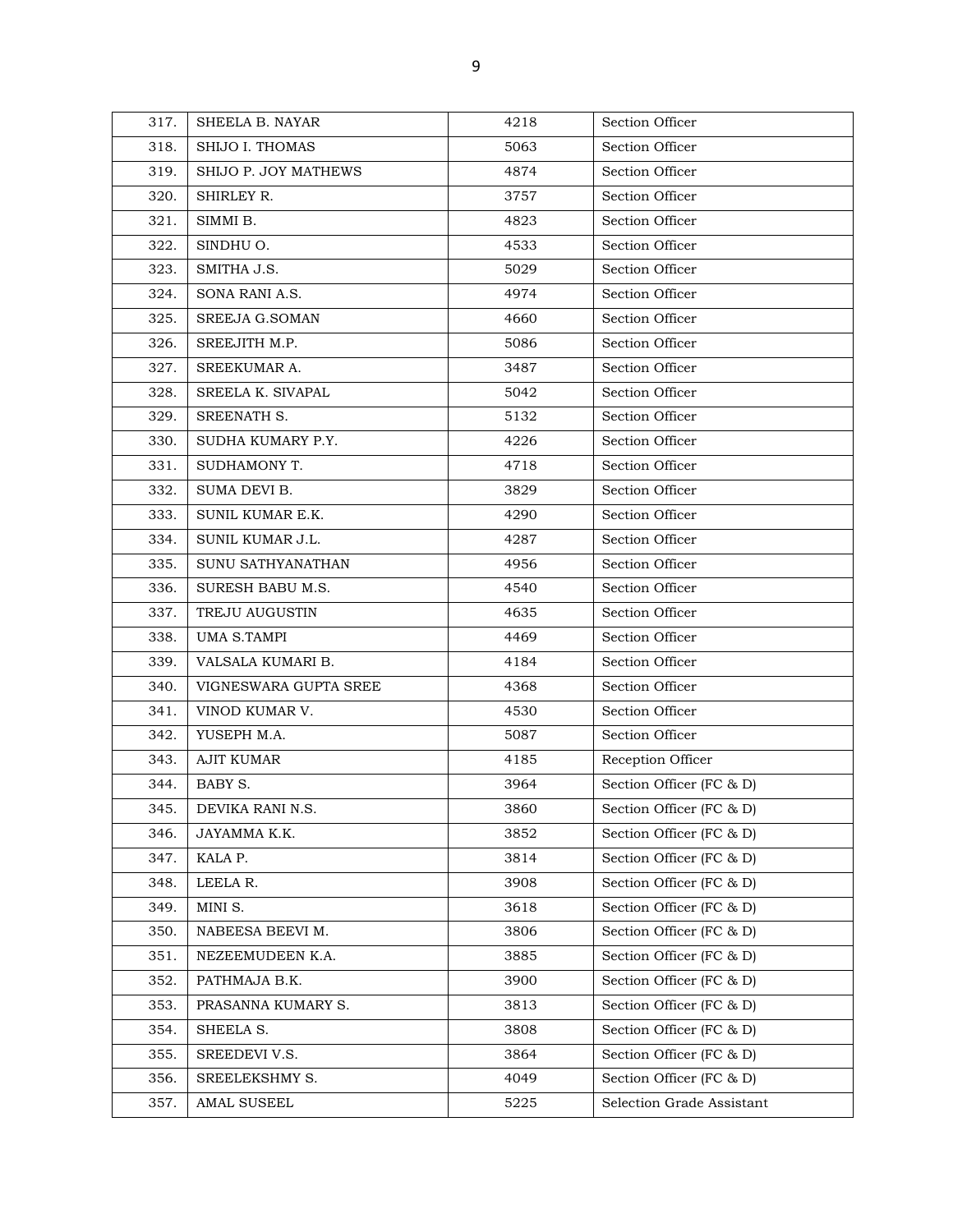| 358. | ANJANA SHANKAR          | 4383 | Selection Grade Assistant |
|------|-------------------------|------|---------------------------|
| 359. | ANOOP R                 | 5221 | Selection Grade Assistant |
| 360. | ASOKAKUMAR V.K.         | 4372 | Selection Grade Assistant |
| 361. | <b>ATHIRA MOHAN</b>     | 5194 | Selection Grade Assistant |
| 362. | BHAGYANATH T.G.         | 5061 | Selection Grade Assistant |
| 363. | FILDAS JOSE J.          | 3688 | Selection Grade Assistant |
| 364. | GIREESH S.              | 4543 | Selection Grade Assistant |
| 365. | GOPAKUMAR G.            | 3847 | Selection Grade Assistant |
| 366. | HABEEB MOHAMMED K.      | 3762 | Selection Grade Assistant |
| 367. | <b>JALAJAKUMARI R.</b>  | 3965 | Selection Grade Assistant |
| 368. | JAYA KUMAR K.           | 3713 | Selection Grade Assistant |
| 369. | <b>KIRAN T DAS</b>      | 5226 | Selection Grade Assistant |
| 370. | MEERA RANI V.S.         | 5183 | Selection Grade Assistant |
| 371. | MINI.K.P                | 4200 | Selection Grade Assistant |
| 372. | RADHAKRISHNAN NAIR K.V. | 3717 | Selection Grade Assistant |
| 373. | RAJENDRAN V.            | 4703 | Selection Grade Assistant |
| 374. | RAJESH R.               | 3758 | Selection Grade Assistant |
| 375. | RAMALAL R.              | 4123 | Selection Grade Assistant |
| 376. | RASIM H.                | 5138 | Selection Grade Assistant |
| 377. | RENJU GOPAL V.          | 5123 | Selection Grade Assistant |
| 378. | SAJITHKHAN A.S.         | 4500 | Selection Grade Assistant |
| 379. | SASIKALA K.B.           | 3325 | Selection Grade Assistant |
| 380. | SREEKUMAR A.            | 4526 | Selection Grade Assistant |
| 381. | SUDERSANAN T.           | 4404 | Selection Grade Assistant |
| 382. | VIKRAMAN NAIR K.        | 4187 | Selection Grade Assistant |
| 383. | ANIL KUMAR P.           | 3708 | Senior Grade Assistant    |
| 384. | VEBHIN D.               | 4522 | Senior Grade Assistant    |
| 385. | ANI A.                  | 3745 | Assistant                 |
| 386. | MONIKANTAN NAIR G.      | 4094 | Assistant                 |
| 387. | DEEPTHY PETERS          | 4121 | Assistant                 |
| 388. | DINESH KUMAR K.S.       | 4156 | Assistant                 |
| 389. | SHIBU V.                | 4255 | Assistant                 |
| 390. | EDWIN D.R.              | 4313 | Assistant                 |
| 391. | JAYAKUMAR D.            | 4346 | Assistant                 |
| 392. | SANIL KUMAR K.          | 4443 | Assistant                 |
| 393. | PRAMOD B.               | 4492 | Assistant                 |
| 394. | BINU M.                 | 4553 | Assistant                 |
| 395. | SHEELA R.K.             | 4649 | Assistant                 |
| 396. | SREEKUMAR B.            | 4669 | Assistant                 |
| 397. | EBYMON S.               | 4674 | Assistant                 |
| 398. | PRASANNA S. NAIR        | 4696 | Assistant                 |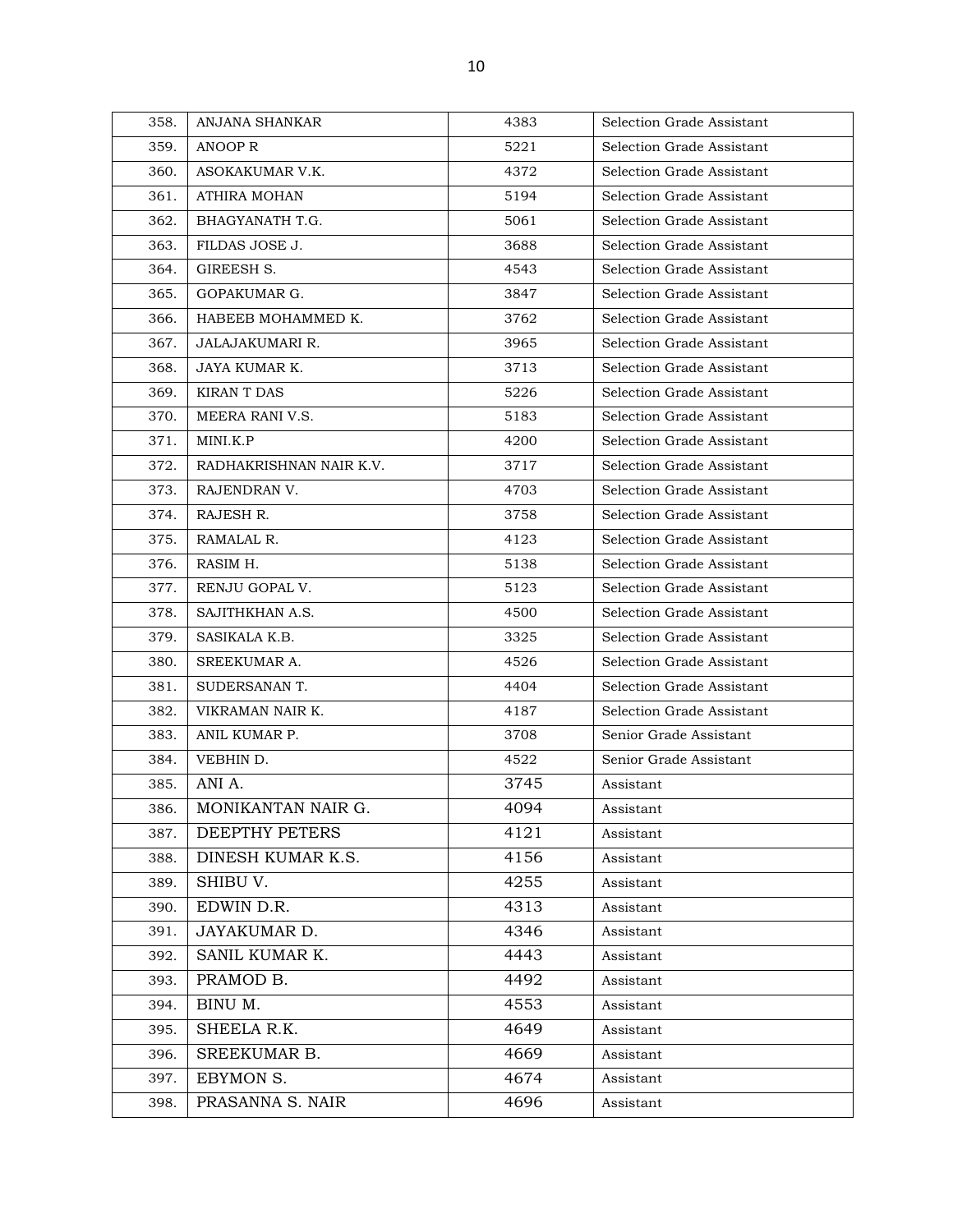| 399. | SAJITH A.V.           | 4707 | Assistant |
|------|-----------------------|------|-----------|
| 400. | SHIBIN R.S.           | 4719 | Assistant |
| 401. | DEEPU S.              | 4824 | Assistant |
| 402. | <b>AISWARYA REX</b>   | 4932 | Assistant |
| 403. | BEENA KUMARY R.       | 4948 | Assistant |
| 404. | LEKSHMI P.            | 4949 | Assistant |
| 405. | RADHA DEVI S.         | 4953 | Assistant |
| 406. | SATHEESH S.           | 4955 | Assistant |
| 407. | RAJEEV SUDHAKARAN     | 4958 | Assistant |
| 408. | <b>AJINI KARAN</b>    | 4960 | Assistant |
| 409. | BINU G.               | 4963 | Assistant |
| 410. | ASHA B.               | 4967 | Assistant |
| 411. | MEERA D.N.            | 4968 | Assistant |
| 412. | SINDHU P.S.           | 4970 | Assistant |
| 413. | VINOD KUMAR S.        | 4972 | Assistant |
| 414. | SANGEETHA K.M.        | 4977 | Assistant |
| 415. | RAJANI R.             | 4981 | Assistant |
| 416. | LINI D.L.             | 4982 | Assistant |
| 417. | RAJI R.               | 4983 | Assistant |
| 418. | BEENA S.G.            | 4986 | Assistant |
| 419. | RAJANI N.             | 4987 | Assistant |
| 420. | DEEPA SREEKANTAN G.   | 4995 | Assistant |
| 421. | <b>SHIJU MATHEW</b>   | 4997 | Assistant |
| 422. | SMITHA S. NAIR        | 4998 | Assistant |
| 423. | SARIKA P.R.           | 5010 | Assistant |
| 424. | DIVYA DINESH          | 5011 | Assistant |
| 425. | LAKSHMI VENUGOPAL     | 5012 | Assistant |
| 426. | RESHMI RAJAGOPALAN    | 5013 | Assistant |
|      | 427. ANITHA MOLY JOHN | 5015 | Assistant |
| 428. | MINIMOL J.            | 5016 | Assistant |
| 429. | INDU V.G.             | 5018 | Assistant |
| 430. | ANUPAMA V.T.          | 5020 | Assistant |
| 431. | VINOD V.              | 5021 | Assistant |
| 432. | JITHA V.L.            | 5026 | Assistant |
| 433. | RENJITH P.            | 5032 | Assistant |
| 434. | BINDU M.R.            | 5035 | Assistant |
| 435. | SREEJA MOL P.         | 5036 | Assistant |
| 436. | NAZEERA BEEVI H.      | 5040 | Assistant |
| 437. | ARUNA GOPALAKRISHNAN  | 5041 | Assistant |
| 438. | SUMA V.S.             | 5043 | Assistant |
| 439. | SOUMYA S.             | 5044 | Assistant |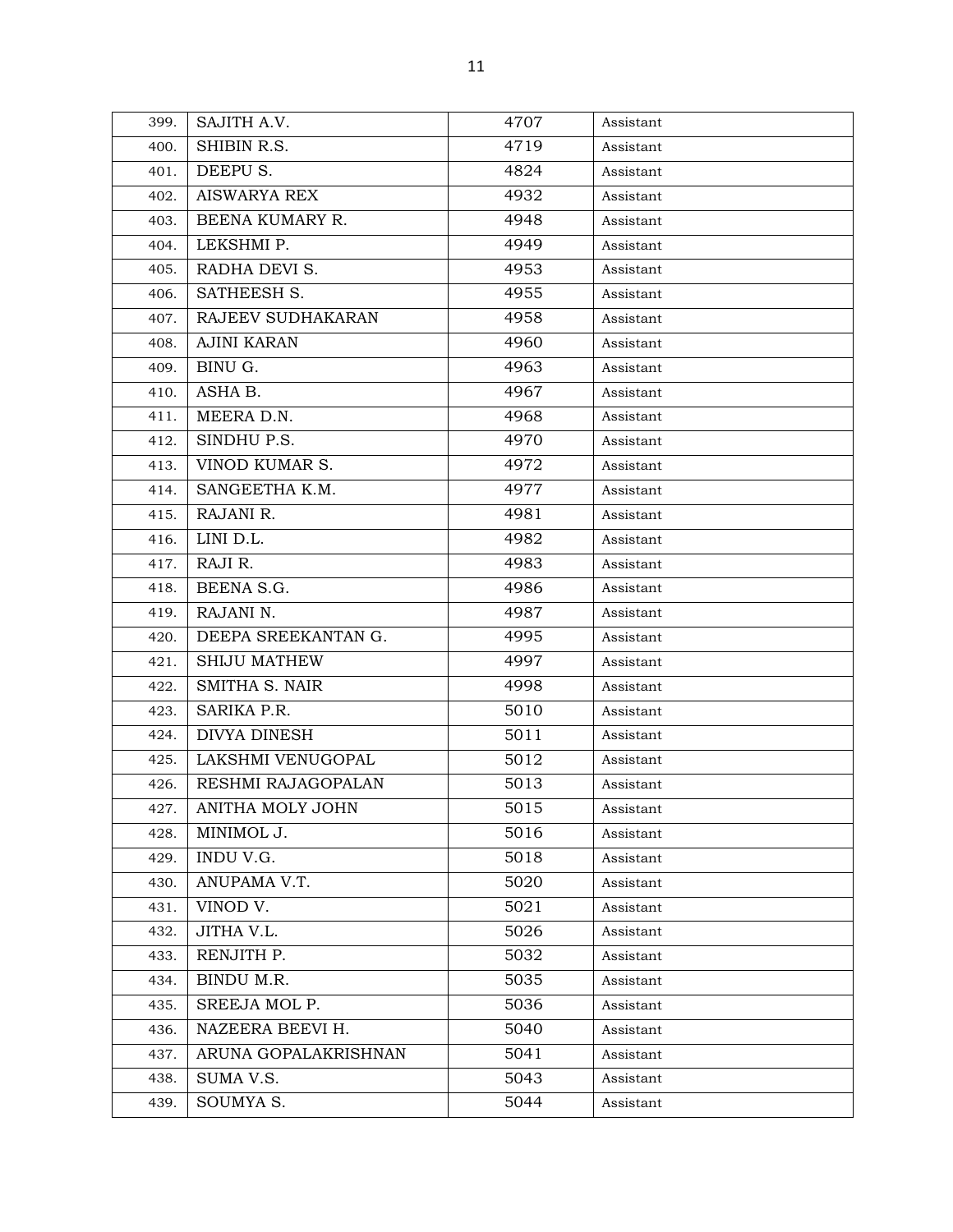| 440. | MUHAMMED YASIR M.    | 5049 | Assistant |
|------|----------------------|------|-----------|
| 441. | MANJUSHA R.          | 5052 | Assistant |
| 442. | AYSHA N.             | 5054 | Assistant |
| 443. | RENJITHSEKHAR R.     | 5055 | Assistant |
| 444. | SHIBI R.             | 5056 | Assistant |
| 445. | FRANCIS ANTONY       | 5059 | Assistant |
| 446. | JAFFAR KHAN T.       | 5065 | Assistant |
| 447. | BIJU M.L.            | 5069 | Assistant |
| 448. | FAZEELA L.           | 5071 | Assistant |
| 449. | SUJEENDRA Y.S.       | 5078 | Assistant |
| 450. | ARUN S.S.            | 5083 | Assistant |
| 451. | <b>BIJUDAS C.S.</b>  | 5085 | Assistant |
| 452. | SREEJITH G.S.        | 5092 | Assistant |
| 453. | ANIL KUMAR S.        | 5093 | Assistant |
| 454. | RONY I.              | 5094 | Assistant |
| 455. | SANGEETHA C.L.       | 5099 | Assistant |
| 456. | ABHILASH S.          | 5103 | Assistant |
| 457. | PREETHI P.K.         | 5105 | Assistant |
| 458. | MEERA M.J.           | 5106 | Assistant |
| 459. | MAYA P.R.            | 5111 | Assistant |
| 460. | BABITHA SAIRA MATHEW | 5112 | Assistant |
| 461. | SUJU SATHYANATHAN    | 5113 | Assistant |
| 462. | SREEJA SREEDHARAN R. | 5118 | Assistant |
| 463. | SMITHA S.            | 5119 | Assistant |
| 464. | <b>BINOY MATHEW</b>  | 5120 | Assistant |
| 465. | NAVEEN S.L.          | 5126 | Assistant |
| 466. | JOHN D.M.            | 5130 | Assistant |
| 467. | RAJESH M.T.          | 5170 | Assistant |
| 468. | DIANA JOSEPH MANI    | 5253 | Assistant |
| 469. | ANU LEKSHMI.N.J      | 5272 | Assistant |
| 470. | MOLY N.              | 5274 | Assistant |
| 471. | SAJEENA.R.S.         | 5275 | Assistant |
| 472. | HARISH.S.I           | 5276 | Assistant |
| 473. | SOUMYA VARGHESE.L    | 5279 | Assistant |
| 474. | UMA R. NAIR          | 5296 | Assistant |
| 475. | KUMARI SREEKALA I.K. | 5301 | Assistant |
| 476. | ATHUL S.V.           | 5302 | Assistant |
| 477. | ASHITHA.P.S          | 5303 | Assistant |
| 478. | Thejus.S             | 5306 | Assistant |
| 479. | ANILA P.T.           | 5309 | Assistant |
| 480. | RAHUL.K              | 5311 | Assistant |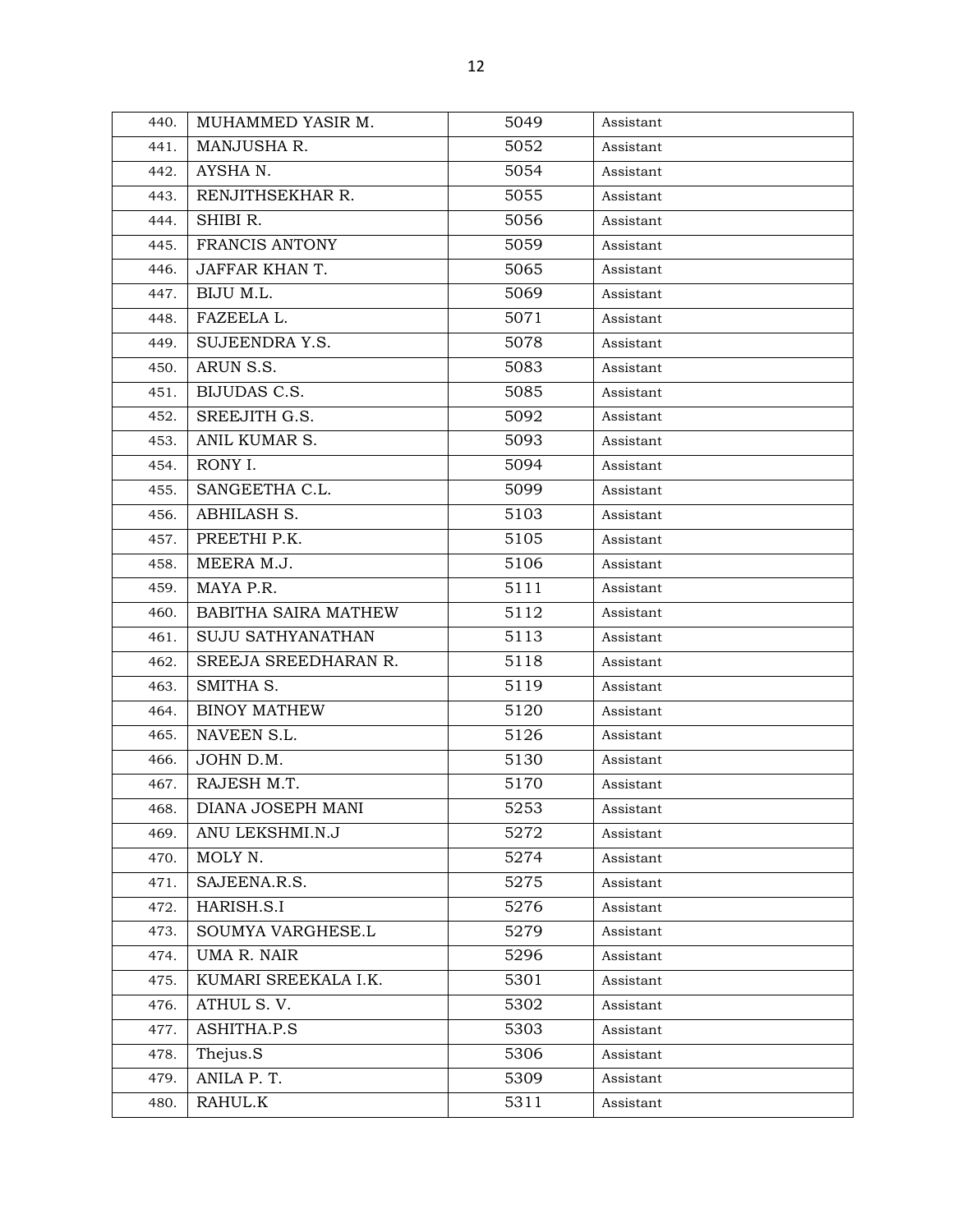| 481. | ARUN. R.S            | 5314 | Assistant |
|------|----------------------|------|-----------|
| 482. | LEKSHMI S.           | 5315 | Assistant |
| 483. | SHEMEERA B.S         | 5316 | Assistant |
| 484. | DONA MARIA SEBASTIAN | 5317 | Assistant |
| 485. | VISHNU PRASAD.V      | 5318 | Assistant |
| 486. | SEEMA V.L.           | 5319 | Assistant |
| 487. | DIVYA SREE .G        | 5322 | Assistant |
| 488. | SHIBIN H.A.          | 5323 | Assistant |
| 489. | SHAMEER.A            | 5326 | Assistant |
| 490. | SHYMA.H              | 5327 | Assistant |
| 491. | PRASANTH S           | 5328 | Assistant |
| 492. | TINTU .S             | 5329 | Assistant |
| 493. | AKHILA K.G           | 5331 | Assistant |
| 494. | <b>SMITHA PAILY</b>  | 5335 | Assistant |
| 495. | ARUNJITH.M           | 5337 | Assistant |
| 496. | RIBU JACOB MATHEW    | 5340 | Assistant |
| 497. | NEETHU.B.NAIR        | 5341 | Assistant |
| 498. | SMITHA K.P.          | 5342 | Assistant |
| 499. | ASHA.K.CHANDRAN      | 5343 | Assistant |
| 500. | Remya V.K            | 5344 | Assistant |
| 501. | VISHNU V.S.          | 5345 | Assistant |
| 502. | AJEESH C.            | 5346 | Assistant |
| 503. | ANEEZA.S             | 5348 | Assistant |
| 504. | ASHA A               | 5350 | Assistant |
| 505. | AJITH.A              | 5351 | Assistant |
| 506. | SUBI.S               | 5353 | Assistant |
| 507. | SIJI P.V.            | 5357 | Assistant |
| 508. | ANANDHU.S            | 5358 | Assistant |
| 509. | Aromal Vijayan       | 5363 | Assistant |
| 510. | ARUN B.S.            | 5364 | Assistant |
| 511. | VISHNU .V.P          | 5367 | Assistant |
| 512. | <b>ARUN KUMAR.S</b>  | 5368 | Assistant |
| 513. | CHINCHU JOSEPH       | 5369 | Assistant |
| 514. | NITHIN.N.S           | 5370 | Assistant |
| 515. | VINEETH KUMAR V.S    | 5372 | Assistant |
| 516. | ANILA .P             | 5373 | Assistant |
| 517. | ROHINKUMAR V.R.      | 5375 | Assistant |
| 518. | ANOOP KRISHNA.K      | 5376 | Assistant |
| 519. | LALI.M.F             | 5378 | Assistant |
| 520. | SANDHYA SUDHA        | 5380 | Assistant |
| 521. | Divya S.D            | 5381 | Assistant |
|      |                      |      |           |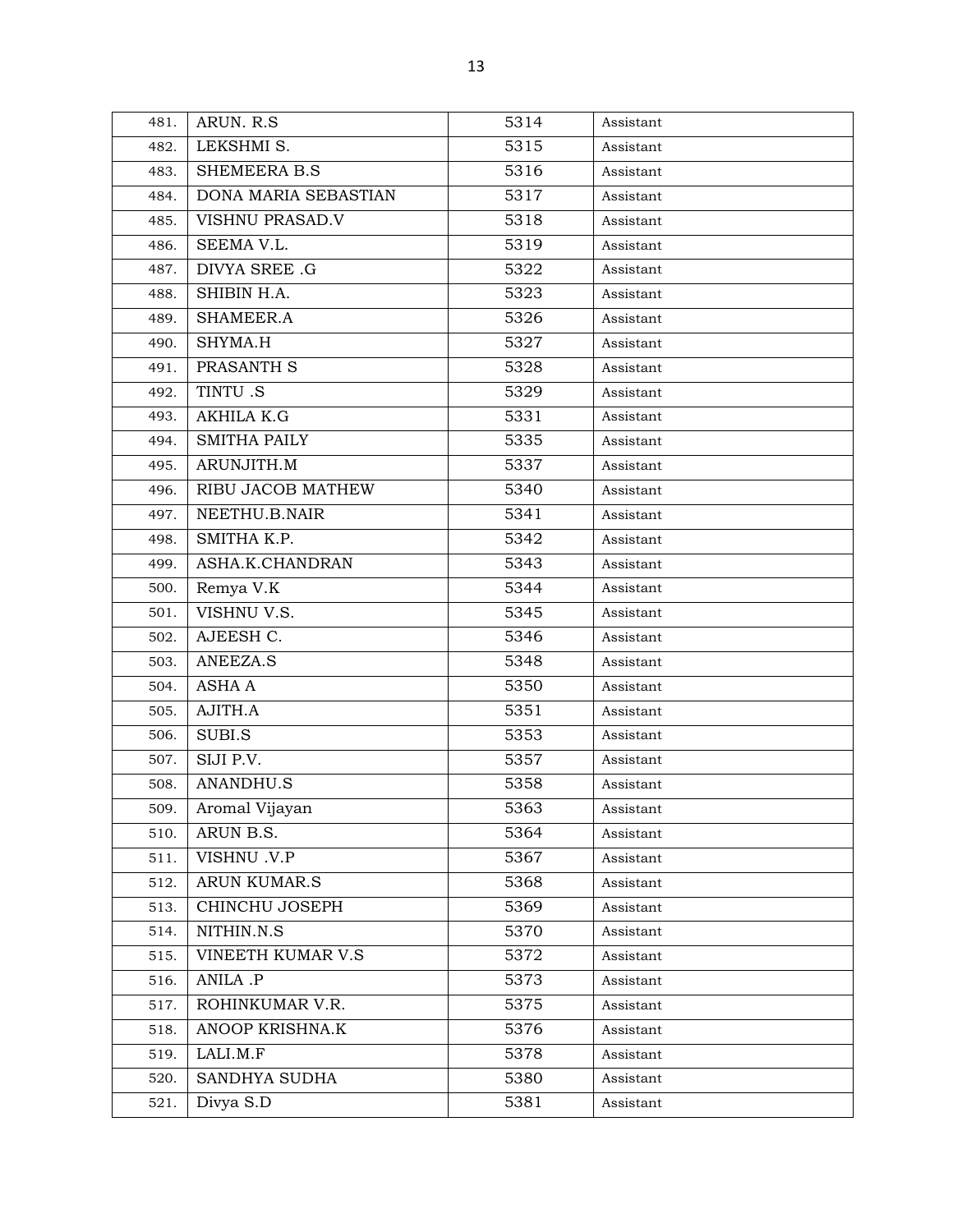| 522. | JENCYMOL J.R        | 5382  | Assistant |
|------|---------------------|-------|-----------|
| 523. | VISHNU.R            | 5386  | Assistant |
| 524. | AKASH KUMAR S.K.    | 5388  | Assistant |
| 525. | ANOOP M S           | 5389  | Assistant |
| 526. | AHAMMED SHERIN R.S. | 5390  | Assistant |
| 527. | SREEDEV. V.S        | 5391  | Assistant |
| 528. | EMILDA .J. DAS      | 5392  | Assistant |
| 529. | Nandakumar S        | 5393  | Assistant |
| 530. | Veena Mohan S       | 5394  | Assistant |
| 531. | MIDHUN.M            | 5395  | Assistant |
| 532. | SHARMILA BEEGOM I.  | 5396  | Assistant |
| 533. | HARIS SOMAN         | 5399  | Assistant |
| 534. | JABEENA.J           | 5400  | Assistant |
| 535. | ANHAR RAHIM A       | 5401  | Assistant |
| 536. | ARUN.P              | 5402  | Assistant |
| 537. | RAMSY.M             | 5406  | Assistant |
| 538. | RAJ MOHAN M         | 5411  | Assistant |
| 539. | SANDEEP S. KUMAR    | 5412  | Assistant |
| 540. | ASWATHY.J.NAIR      | 5413  | Assistant |
| 541. | <b>VISHNU ASHOK</b> | 5416  | Assistant |
| 542. | JAYASREE.R          | 5417  | Assistant |
| 543. | ANU.A               | 5418  | Assistant |
| 544. | ATHMA DANIEL G.     | 5421  | Assistant |
| 545. | SREEKANTH S.K.      | 5423  | Assistant |
| 546. | SAJIL DANIEL JOHN   | 5424  | Assistant |
| 547. | ABILASH.A.M         | 5425  | Assistant |
| 548. | RENJINI.R.I         | 5426  | Assistant |
| 549. | SREEJITH G.K.       | 5428  | Assistant |
| 550. | SINIMOLE VASUDEVAN  | 5429  | Assistant |
| 551. | Parvathy Chandran   | 5432  | Assistant |
| 552. | BODHI.S.R           | 5434  | Assistant |
| 553. | SHEEJAKUMARI T      | 5435  | Assistant |
| 554. | KARTHIKA .S         | 5436  | Assistant |
| 555. | <b>SUJITHA .V</b>   | 5437  | Assistant |
| 556. | SAIMA SURENDRAN     | .5438 | Assistant |
| 557. | ASHA N. MEERA       | 5439  | Assistant |
| 558. | DEEPTHI.C           | 5440  | Assistant |
| 559. | Jaseem A.N          | 5441  | Assistant |
| 560. | AJESH KUMAR.S.L     | 5442  | Assistant |
| 561. | SAJIN LAL.J         | 5445  | Assistant |
| 562. | ASWANI.V.S          | 5449  | Assistant |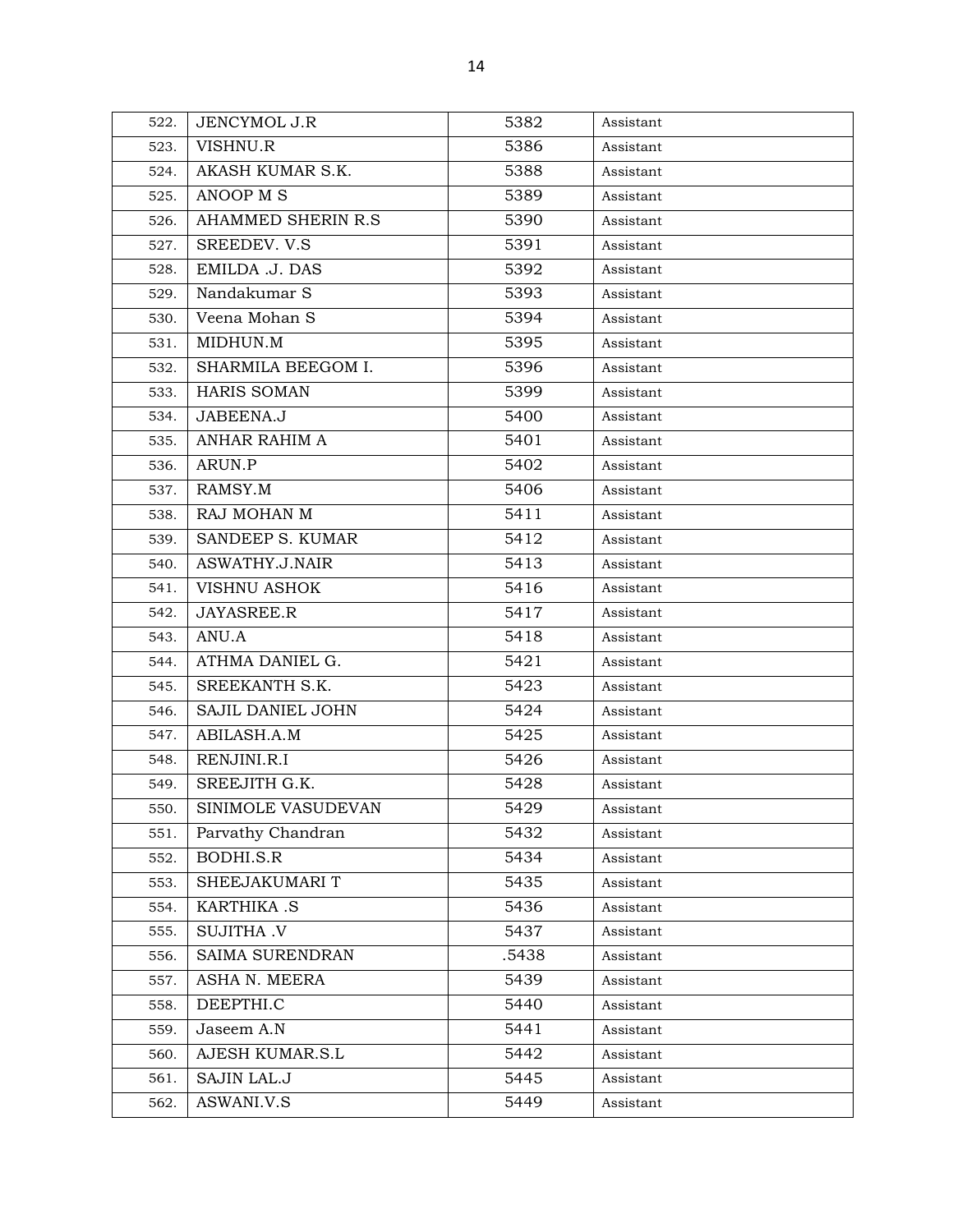| 563. | SREELEKHA.A            | 5450 | Assistant |
|------|------------------------|------|-----------|
| 564. | REJITHA.S.S            | 5451 | Assistant |
| 565. | LAKSHMI.P              | 5452 | Assistant |
| 566. | SALINI R.              | 5453 | Assistant |
| 567. | Deepa M                | 5456 | Assistant |
| 568. | VIDYARAJ .S            | 5457 | Assistant |
| 569. | PREM KAMAL M ERESSERIL | 5458 | Assistant |
| 570. | ARUNIMA.S.S            | 5459 | Assistant |
| 571. | DEEPTHY V.L            | 5460 | Assistant |
| 572. | THASNI.T               | 5462 | Assistant |
| 573. | PRIYA V.S.             | 5464 | Assistant |
| 574. | <b>HASEENAT.S</b>      | 5465 | Assistant |
| 575. | JOHN V.W.              | 5472 | Assistant |
| 576. | <b>ASWATHY P.S</b>     | 5474 | Assistant |
| 577. | Geethu S.G             | 5475 | Assistant |
| 578. | DONA JOHN              | 5476 | Assistant |
| 579. | VINEETHA V.            | 5479 | Assistant |
| 580. | <b>SOUMYA S</b>        | 5480 | Assistant |
| 581. | RENJITH.V.S            | 5483 | Assistant |
| 582. | SWATHY.R               | 5484 | Assistant |
| 583. | <b>GAYATHRI</b> .S     | 5486 | Assistant |
| 584. | SUJA.S.J               | 5488 | Assistant |
| 585. | SMITHA UNNI            | 5489 | Assistant |
| 586. | KANNAN RAJ             | 5492 | Assistant |
| 587. | CHARUTHA K.U.          | 5495 | Assistant |
| 588. | <b>NEETHU.S</b>        | 5496 | Assistant |
| 589. | REKHA KRISHNAN.K       | 5500 | Assistant |
| 590. | <b>RESHMA.S</b>        | 5501 | Assistant |
| 591. | SOUMYA MOL R.          | 5503 | Assistant |
| 592. | Deepthy G              | 5504 | Assistant |
| 593. | REMYA R.S.             | 5505 | Assistant |
| 594. | SREEJA .R.R            | 5507 | Assistant |
| 595. | JIJO.P.BABU            | 5509 | Assistant |
| 596. | SUJEESH.V.S            | 5514 | Assistant |
| 597. | ANEESH K.              | 5515 | Assistant |
| 598. | DIVYA .P               | 5516 | Assistant |
| 599. | <b>JAYALAKSHMI S.R</b> | 5517 | Assistant |
| 600. | SARANYA G.S            | 5519 | Assistant |
| 601. | VIVEK VIJAI V.P.       | 5520 | Assistant |
| 602. | Raji L                 | 5521 | Assistant |
| 603. | ABHILASH.B.L           | 5522 | Assistant |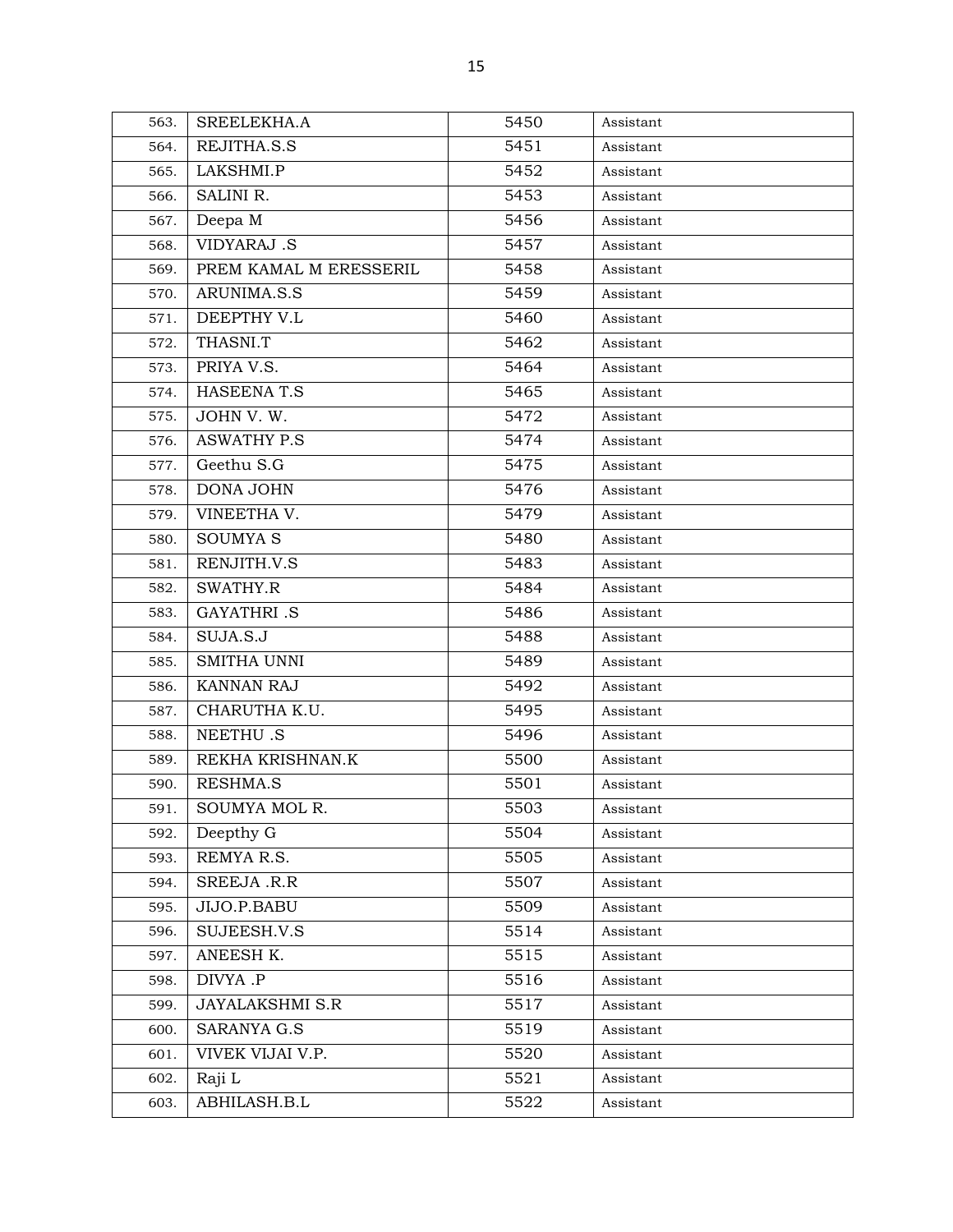| 604. | KRISHNA RAJ K.G.       | 5523 | Assistant |
|------|------------------------|------|-----------|
| 605. | ATHIRA .A              | 5524 | Assistant |
| 606. | SUJA V S               | 5527 | Assistant |
| 607. | PADMA.K.P              | 5530 | Assistant |
| 608. | JAYAPRABHA.C           | 5534 | Assistant |
| 609. | <b>MEERA .S</b>        | 5538 | Assistant |
| 610. | <b>SARANYA B.L</b>     | 5540 | Assistant |
| 611. | REJI.R.S               | 5541 | Assistant |
| 612. | REMYASREE R.S          | 5545 | Assistant |
| 613. | DALIYA.S.NAIR          | 5547 | Assistant |
| 614. | <b>SAUMYA T BABU</b>   | 5550 | Assistant |
| 615. | SHIKHA.K.G             | 5554 | Assistant |
| 616. | NIMISHA IBRAHIM        | 5555 | Assistant |
| 617. | ASWATHY JAYAKUMAR      | 5556 | Assistant |
| 618. | JISHA.J                | 5557 | Assistant |
| 619. | AJISH M.G              | 5559 | Assistant |
| 620. | VISHNU R.J             | 5563 | Assistant |
| 621. | RUBIYA.S               | 5564 | Assistant |
| 622. | ASWATHY.R              | 5565 | Assistant |
| 623. | <b>SARIKA .S</b>       | 5566 | Assistant |
| 624. | SUJI G.S               | 5567 | Assistant |
| 625. | SIVAPRASAD M.S         | 5569 | Assistant |
| 626. | SHYAM KRISHNAN P       | 5570 | Assistant |
| 627. | SHAMSEENA S            | 5573 | Assistant |
| 628. | <b>SUVITHA V.S</b>     | 5576 | Assistant |
| 629. | <b>AHINA FATHIMA S</b> | 5577 | Assistant |
| 630. | HIMA B.S               | 5578 | Assistant |
| 631. | CHITHRA .C             | 5579 | Assistant |
| 632. | PRAMEELA S             | 5580 | Assistant |
| 633. | <b>ASARANI K.S</b>     | 5582 | Assistant |
| 634. | ASHHAR .K              | 5583 | Assistant |
| 635. | ANIX S DAS             | 5585 | Assistant |
| 636. | VRINDHA P.R            | 5593 | Assistant |
| 637. | MAHESH KUMAR.M         | 5594 | Assistant |
| 638. | VIJI D.B               | 5595 | Assistant |
| 639. | <b>SARATH KUMAR S</b>  | 5596 | Assistant |
| 640. | RANI.S.PRAKASH         | 5597 | Assistant |
| 641. | ANU MOL K              | 5598 | Assistant |
| 642. | <b>VINEETHA .I</b>     | 5601 | Assistant |
| 643. | HAMEEDA JALEESA V K    | 5603 | Assistant |
| 644. | VANDANA RAJ            | 5604 | Assistant |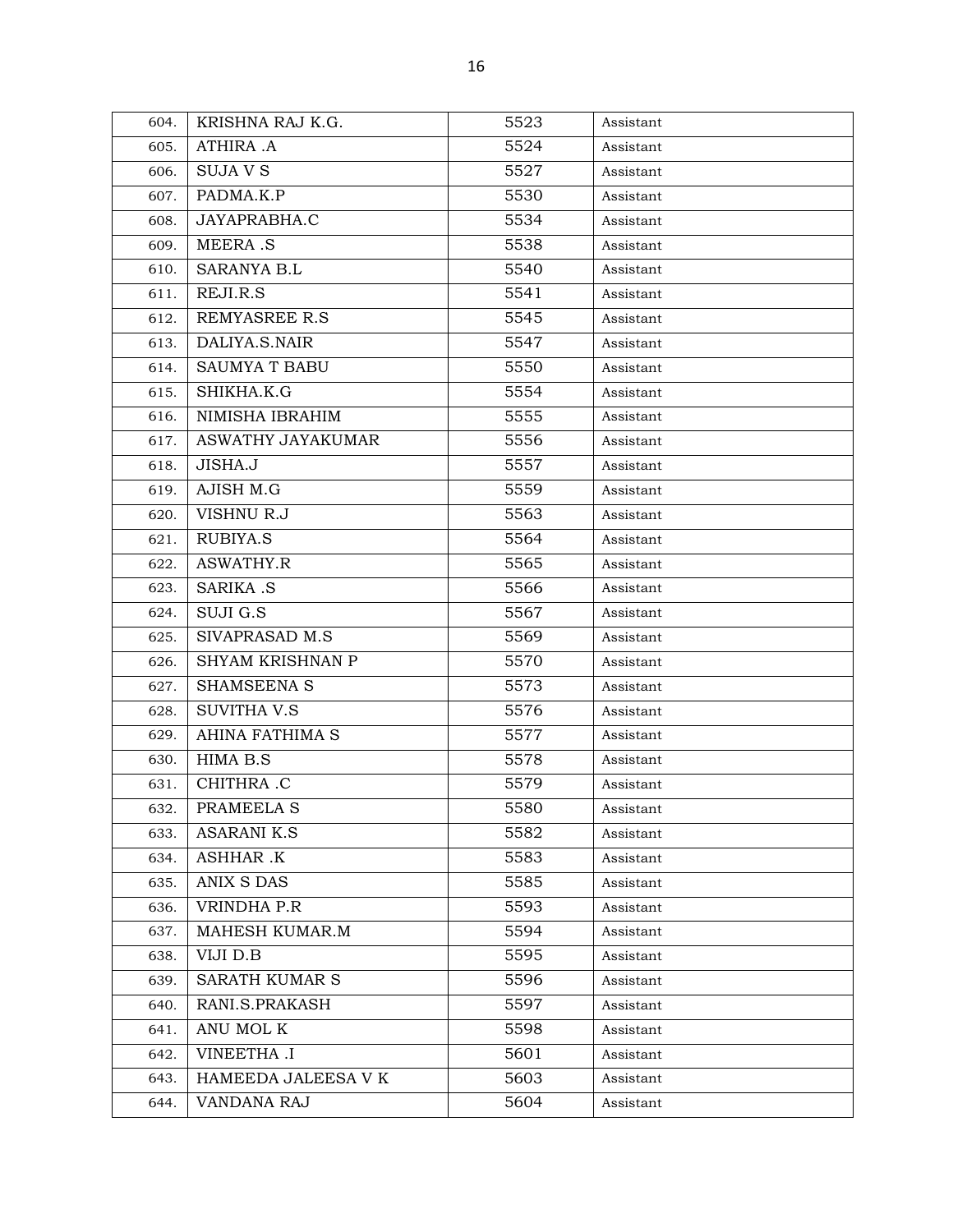| 645. | RESMI CHANDRAN                         | 5606 | Assistant |
|------|----------------------------------------|------|-----------|
| 646. | <b>PRAVEEN KUMAR.S</b>                 | 5607 | Assistant |
| 647. | ARUN M                                 | 5608 | Assistant |
| 648. | NITHIN G S                             | 5610 | Assistant |
| 649. | ASWATHY S NAIR                         | 5612 | Assistant |
| 650. | <b>SHABNA N</b>                        | 5613 | Assistant |
| 651. | <b>SONY VINCENT</b>                    | 5615 | Assistant |
| 652. | ASWATHY SUSAN SAMUEL                   | 5616 | Assistant |
| 653. | ARUNRAJ M R                            | 5618 | Assistant |
| 654. | <b>BOBBY RAJ S S</b>                   | 5619 | Assistant |
| 655. | <b>JAYANTHI V</b>                      | 5620 | Assistant |
| 656. | DEEPIKA UNNI A                         | 5621 | Assistant |
| 657. | <b>ANANTH S</b>                        | 5622 | Assistant |
| 658. | ASHITHA J PRAKASH                      | 5623 | Assistant |
| 659. | VISAKH R                               | 5625 | Assistant |
| 660. | <b>ANANDU R.G</b>                      | 5627 | Assistant |
| 661. | <b>SANDHYA P.S</b>                     | 5628 | Assistant |
| 662. | RAHUL V.S                              | 5629 | Assistant |
| 663. | ANZAR A                                | 5632 | Assistant |
| 664. | MANGALATHU RESHMA<br><b>RETNAKARAN</b> | 5633 | Assistant |
| 665. | <b>MONISHAR</b>                        | 5634 | Assistant |
| 666. | <b>SEEMA K NAIR</b>                    | 5637 | Assistant |
| 667. | ELEESWA DEVASSY.T                      | 5638 | Assistant |
| 668. | VEENA V L                              | 5639 | Assistant |
| 669. | <b>RASEEJA R</b>                       | 5640 | Assistant |
| 670. | DIVYA S G                              | 5641 | Assistant |
| 671. | VISHNU P.L                             | 5642 | Assistant |
| 672. | <b>ANUPRIYA P SIVAN</b>                | 5643 | Assistant |
| 673. | RAKHI.P.V                              | 5644 | Assistant |
| 674. | <b>SARIKA S.S</b>                      | 5646 | Assistant |
| 675. | MITHUN CHANDRAN                        | 5647 | Assistant |
| 676. | <b>ARUNKUMAR S</b>                     | 5649 | Assistant |
| 677. | <b>ANTONY ANDREWS</b>                  | 5650 | Assistant |
| 678. | <b>ASWATHY S NAIR</b>                  | 5651 | Assistant |
| 679. | <b>MAHESH R</b>                        | 5652 | Assistant |
| 680. | <b>AJESH KUMAR N</b>                   | 5655 | Assistant |
| 681. | REVATHY P.M.                           | 5657 | Assistant |
| 682. | <b>SUBINAS</b>                         | 5658 | Assistant |
| 683. | <b>SUGEETH SUKUMAR S</b>               | 5659 | Assistant |
| 684. | RAJESH.M.R                             | 5660 | Assistant |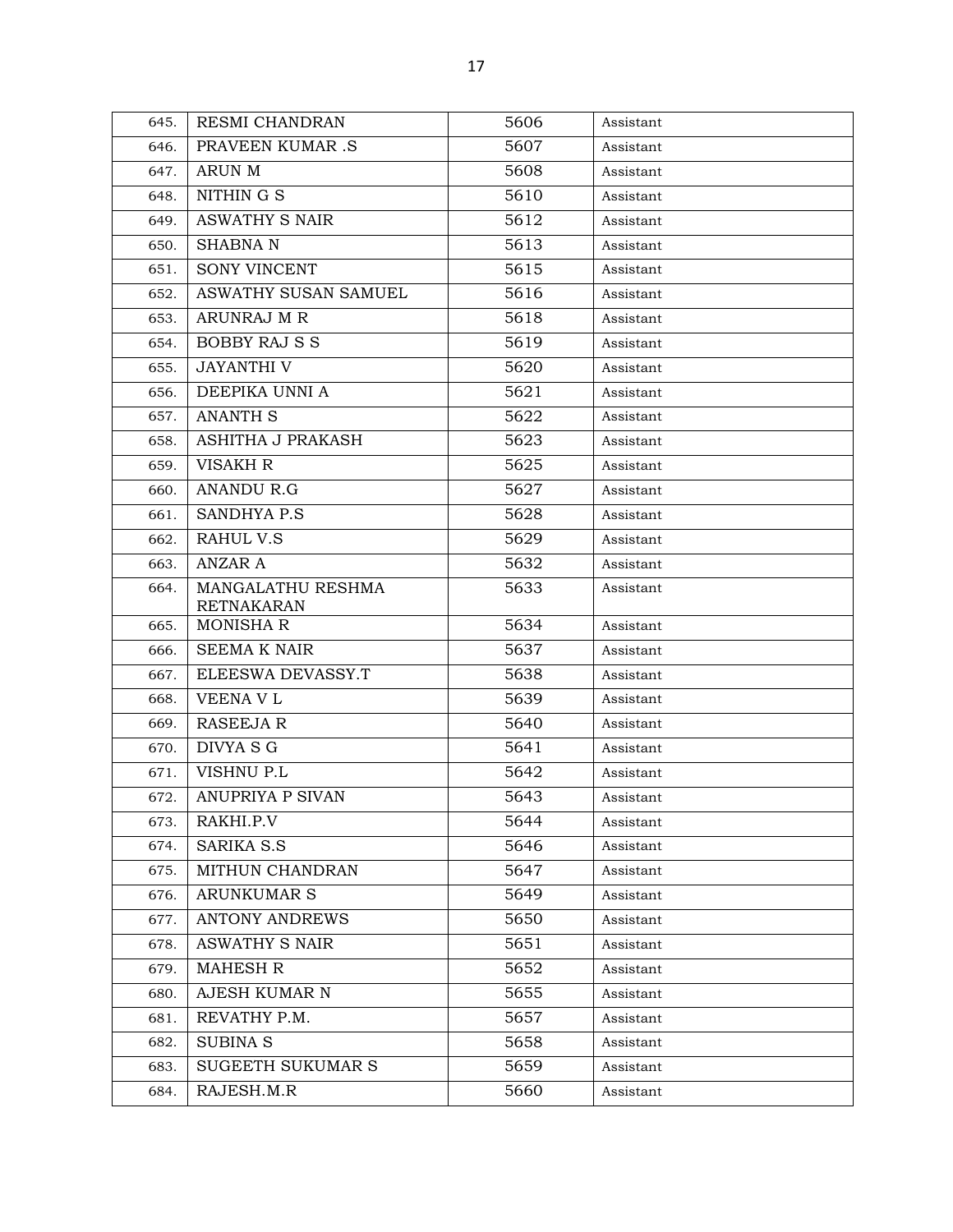| 685. | <b>ANEESH T R</b>        | 5661 | Assistant |
|------|--------------------------|------|-----------|
| 686. | <b>ATHIRA K R</b>        | 5662 | Assistant |
| 687. | ARYA R.S                 | 5665 | Assistant |
| 688. | LEKSHMI S NAIR           | 5667 | Assistant |
| 689. | ANZA BEEGUM N            | 5668 | Assistant |
| 690. | PRIYA P.V.               | 5670 | Assistant |
| 691. | DRISYA.S.R               | 5671 | Assistant |
| 692. | ANEESA BEEVI L           | 5672 | Assistant |
| 693. | ARYA A.S.                | 5673 | Assistant |
| 694. | VARUN KRISHNAN R         | 5675 | Assistant |
| 695. | ANSHU.D.S                | 5676 | Assistant |
| 696. | <b>GEETHAL</b>           | 5677 | Assistant |
| 697. | <b>KHADEEJAN</b>         | 5678 | Assistant |
| 698. | SREEJAMOL V              | 5679 | Assistant |
| 699. | SANDHYA RANI U           | 5680 | Assistant |
| 700. | <b>GOLDA G ISSAC</b>     | 5681 | Assistant |
| 701. | <b>ASWATHY A G</b>       | 5682 | Assistant |
| 702. | <b>SANAL KUMAR B</b>     | 5684 | Assistant |
| 703. | RENJU S                  | 5685 | Assistant |
| 704. | SUMA J S                 | 5686 | Assistant |
| 705. | NALINI P                 | 5687 | Assistant |
| 706. | DIVYA S                  | 5688 | Assistant |
| 707. | SAJANAMOL S              | 5689 | Assistant |
| 708. | NISHA S NAIR             | 5690 | Assistant |
| 709. | PRIYATHA K S             | 5693 | Assistant |
| 710. | <b>ANITHA K</b>          | 5694 | Assistant |
| 711. | ANEESH KUMAR A S         | 5695 | Assistant |
| 712. | <b>BALURAM T</b>         | 5696 | Assistant |
| 713. | <b>RAJANI KRISHNAN G</b> | 5699 | Assistant |
| 714. | HIMA H L                 | 5700 | Assistant |
| 715. | DIPI KRISHNAN B S        | 5702 | Assistant |
| 716. | <b>BHAVANA P P</b>       | 5703 | Assistant |
| 717. | KICHU G JAYAN            | 5705 | Assistant |
| 718. | <b>FAIZAL M F</b>        | 5707 | Assistant |
| 719. | REJI R NATH              | 5708 | Assistant |
| 720. | NEETHU ELIZABETH T       | 5709 | Assistant |
| 721. | <b>ATHIRA V.R</b>        | 5711 | Assistant |
| 722. | SOUMYA L S               | 5712 | Assistant |
| 723. | <b>ASWATHY T</b>         | 5713 | Assistant |
| 724. | PRAGEETHA G              | 5714 | Assistant |
| 725. | PRIYANKA R               | 5715 | Assistant |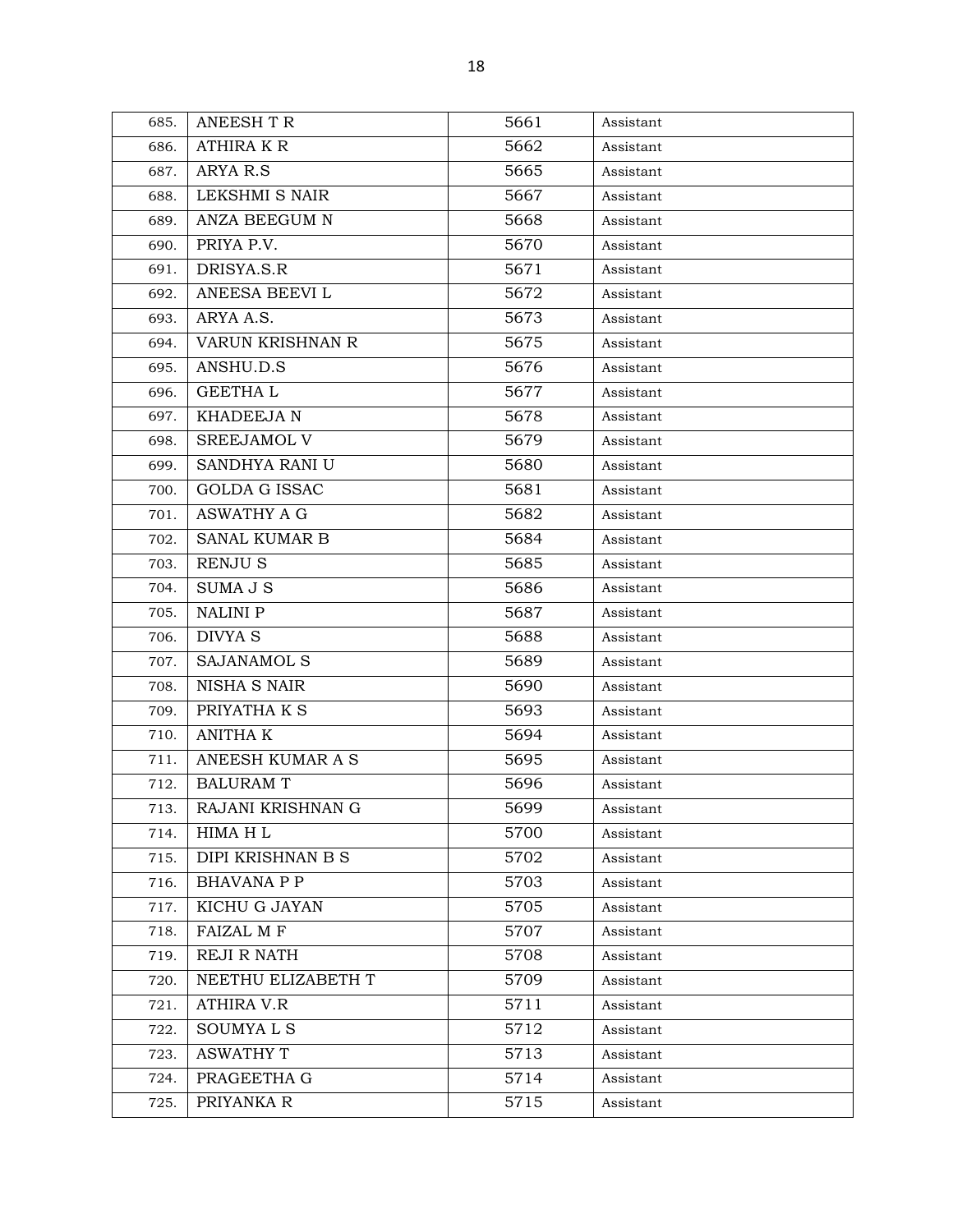| 726. | <b>JEENASS</b>       | 5716 | Assistant |
|------|----------------------|------|-----------|
| 727. | NISANTH K S          | 5717 | Assistant |
| 728. | KEERTHI S.           | 5720 | Assistant |
| 729. | LEKSHMI T. DAS       | 5721 | Assistant |
| 730. | SHEMEEMA BEEVI S.    | 5722 | Assistant |
| 731. | SOUMYA S.B.          | 5723 | Assistant |
| 732. | VISHNU V.S.          | 5724 | Assistant |
| 733. | ANEESH G.            | 5725 | Assistant |
| 734. | NABEEL A.            | 5727 | Assistant |
| 735. | ANCHU R.S.           | 5728 | Assistant |
| 736. | SAJU S.              | 5729 | Assistant |
| 737. | <b>ASWATHY J.S</b>   | 5732 | Assistant |
| 738. | SHIBITHA RAJ         | 5733 | Assistant |
| 739. | ATHIRA J.            | 5736 | Assistant |
| 740. | DIVYA R.G.           | 5737 | Assistant |
| 741. | <b>JISNA JOS</b>     | 5738 | Assistant |
| 742. | SREE PARVATHY S.V.   | 5740 | Assistant |
| 743. | REVATHY V NAIR       | 5742 | Assistant |
| 744. | SHYMOL SR            | 5743 | Assistant |
| 745. | <b>RAVITHAMOL R</b>  | 5746 | Assistant |
| 746. | <b>SUMETH S</b>      | 5747 | Assistant |
| 747. | DIJEESH D V          | 5749 | Assistant |
| 748. | <b>SAJANA NV</b>     | 5751 | Assistant |
| 749. | VEENA RAJAN A        | 5753 | Assistant |
| 750. | KARTHIKA G R         | 5755 | Assistant |
| 751. | ANUSHA M NAIR        | 5757 | Assistant |
| 752. | <b>ATHIRA MOHAN</b>  | 5758 | Assistant |
| 753. | VISHNU PRASAD U      | 5761 | Assistant |
| 754. | ARUN V.K.            | 5762 | Assistant |
| 755. | FEMIN J              | 5764 | Assistant |
| 756. | NIDHIN K.R           | 5766 | Assistant |
| 757. | <b>KIRAN RAJ</b>     | 5767 | Assistant |
| 758. | RANEESH K            | 5770 | Assistant |
| 759. | AKHINA SHIMJIKUMAR M | 5771 | Assistant |
| 760. | SEEDHIL K RAJ        | 5772 | Assistant |
| 761. | SABITH K I           | 5774 | Assistant |
| 762. | PRATHIBHA MURALI     | 5775 | Assistant |
| 763. | PREETHA P.S          | 5777 | Assistant |
| 764. | <b>RESHMAR</b>       | 5778 | Assistant |
| 765. | <b>GREESHMA P.S</b>  | 5779 | Assistant |
| 766. | DIVYA P DEV          | 5780 | Assistant |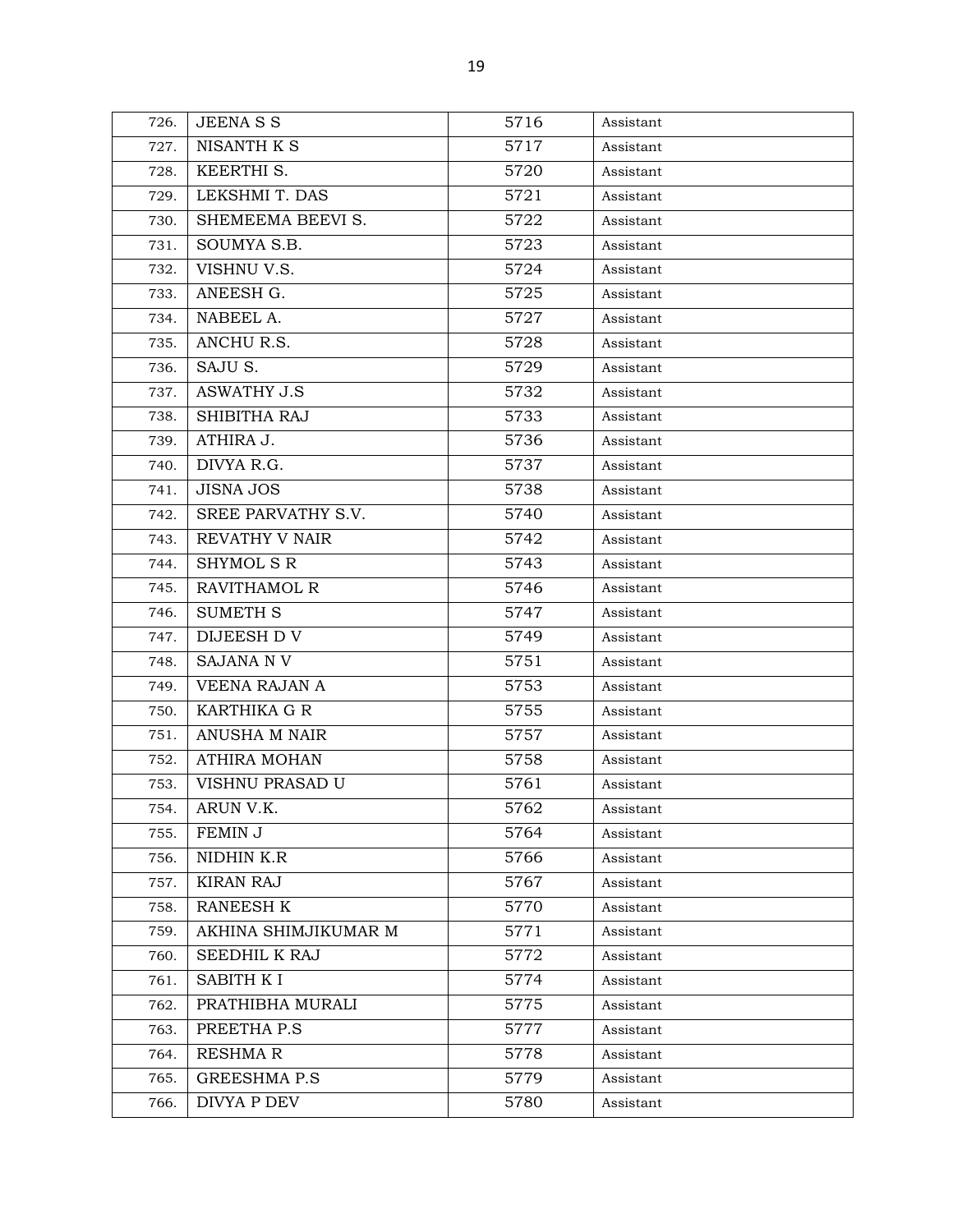| 767. | MRUDUL P.V            | 5781 | Assistant |
|------|-----------------------|------|-----------|
| 768. | <b>SUMA S</b>         | 5782 | Assistant |
| 769. | NEETHU K              | 5783 | Assistant |
| 770. | <b>GOKUL M.P</b>      | 5786 | Assistant |
| 771. | <b>DIVYA VENU</b>     | 5788 | Assistant |
| 772. | SREERAJ A.            | 5789 | Assistant |
| 773. | <b>AJITHA R.L</b>     | 5790 | Assistant |
| 774. | MANNU <sub>S</sub>    | 5791 | Assistant |
| 775. | <b>RANI L BABU</b>    | 5794 | Assistant |
| 776. | DIVYA V.M             | 5796 | Assistant |
| 777. | VIPIN V.P             | 5797 | Assistant |
| 778. | <b>SYAMRAJ R.S</b>    | 5798 | Assistant |
| 779. | MINU P                | 5799 | Assistant |
| 780. | SHAIJU S.S            | 5800 | Assistant |
| 781. | <b>SUBHA DEVI S</b>   | 5801 | Assistant |
| 782. | PRAKASH P             | 5805 | Assistant |
| 783. | KRISHNAPRIYA M        | 5806 | Assistant |
| 784. | <b>SARITH R</b>       | 5807 | Assistant |
| 785. | KUMARIVRINDA R        | 5809 | Assistant |
| 786. | <b>GREESHMAN.S</b>    | 5810 | Assistant |
| 787. | <b>SUVARNNAT.S</b>    | 5811 | Assistant |
| 788. | DEEPTHY JR            | 5813 | Assistant |
| 789. | <b>BINNI MOHANDAS</b> | 5814 | Assistant |
| 790. | PREETHA DAS L         | 5815 | Assistant |
| 791. | <b>GOPIKA M S</b>     | 5819 | Assistant |
| 792. | VIKAS M.S             | 5820 | Assistant |
| 793. | ASHAMOL B.S.          | 5821 | Assistant |
| 794. | PRIYANKA P.S.         | 5822 | Assistant |
| 795. | SHANITHA P.R.         | 5823 | Assistant |
| 796. | INDU V.R.             | 5824 | Assistant |
| 797. | VIJITHA P V           | 5825 | Assistant |
| 798. | SINDHU H.             | 5826 | Assistant |
| 799. | LAKSHMI M             | 5828 | Assistant |
| 800. | <b>SABNA S</b>        | 5829 | Assistant |
| 801. | RAHUL KRISHNAN R.     | 5830 | Assistant |
| 802. | REMYA R.              | 5831 | Assistant |
| 803. | <b>SREEKUMAR R</b>    | 5832 | Assistant |
| 804. | GREESHMA C.M          | 5833 | Assistant |
| 805. | <b>BINCY P</b>        | 5834 | Assistant |
| 806. | RENU P S              | 5837 | Assistant |
| 807. | <b>ASWATHY T S</b>    | 5838 | Assistant |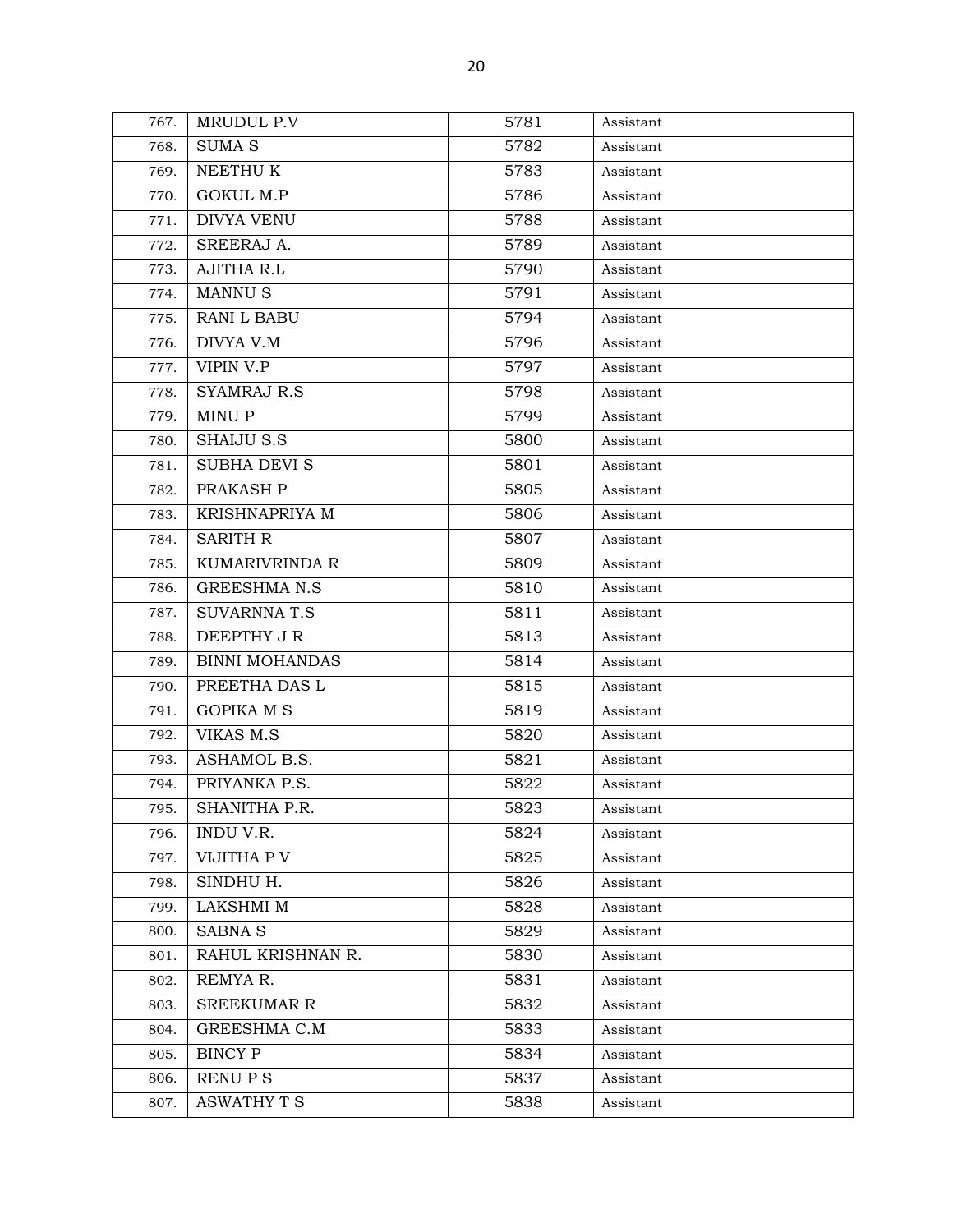| 808. | <b>MIDHUN MOHAN</b>     | 5839 | Assistant             |
|------|-------------------------|------|-----------------------|
| 809. | <b>BEEMA M</b>          | 5840 | Assistant             |
| 810. | ASWATHY V.S.            | 5841 | Assistant             |
| 811. | RAJESH ROBERT           | 5842 | Assistant             |
| 812. | VIPIN KUMAR S.          | 5843 | Assistant             |
| 813. | SUNEESH S.V.            | 5844 | Assistant             |
| 814. | ABI T SATHYAN           | 5845 | Assistant             |
| 815. | LATHA K P               | 5846 | Assistant             |
| 816. | <b>ATHIRA MK</b>        | 5847 | Assistant             |
| 817. | GREESHMA P.P.           | 5848 | Assistant             |
| 818. | <b>GOWRI KRISHNAN L</b> | 5850 | Assistant             |
| 819. | YADHU KRISHNAN M.       | 5851 | Assistant             |
| 820. | SMITHA GOPALAN          | 5852 | Assistant             |
| 821. | PRAVEEN C.V             | 5853 | Assistant             |
| 822. | ANJANA J.R              | 5854 | Assistant             |
| 823. | PREETHI L.S.            | 5855 | Assistant             |
| 824. | SUJITHA P.              | 5856 | Assistant             |
| 825. | ASHNA S.                | 5858 | Assistant             |
| 826. | AJITH V.G.              | 5859 | Assistant             |
| 827. | LEKSHMI N.R             | 5860 | Assistant             |
| 828. | SAJU T.                 | 5861 | Assistant             |
| 829. | <b>ALFIN HABEEB</b>     | 5862 | Assistant             |
| 830. | LAVANYA SUDHEER         | 5864 | Assistant             |
| 831. | AJI R.                  | 5865 | Assistant             |
| 832. | AISWARYA A.             | 5866 | Assistant             |
| 833. | PREMJITH S.P.           | 5867 | Assistant             |
| 834. | <b>SHAMEER A</b>        | 5868 | Assistant             |
| 835. | MARY STELLA B.S         | 5870 | Assistant             |
| 836. | VARSHA K                | 5871 | Assistant             |
| 837. | NANDA KUMAR R           | 5872 | Assistant             |
| 838. | <b>SOUDAT.P</b>         | 5874 | Assistant             |
| 839. | AJULAL P.L              | 5875 | Assistant             |
| 840. | <b>BINUR</b>            | 5876 | Assistant             |
| 841. | JAYANA JAYAPRAKASH      | 5877 | Assistant             |
| 842. | ARUN SANKAR R.          | 5884 | Assistant             |
| 843. | DIVYA RAJ R             | 5887 | Assistant             |
| 844. | ABITHA BEEVI P.         | 3807 | Office Superintendent |
| 845. | NOBLE B.S.              | 3947 | Office Superintendent |
| 846. | LEKHAR.                 | 3961 | Office Superintendent |
| 847. | BEENA S.                | 3984 | Office Superintendent |
| 848. | ELSY P.U.               | 3991 | Office Superintendent |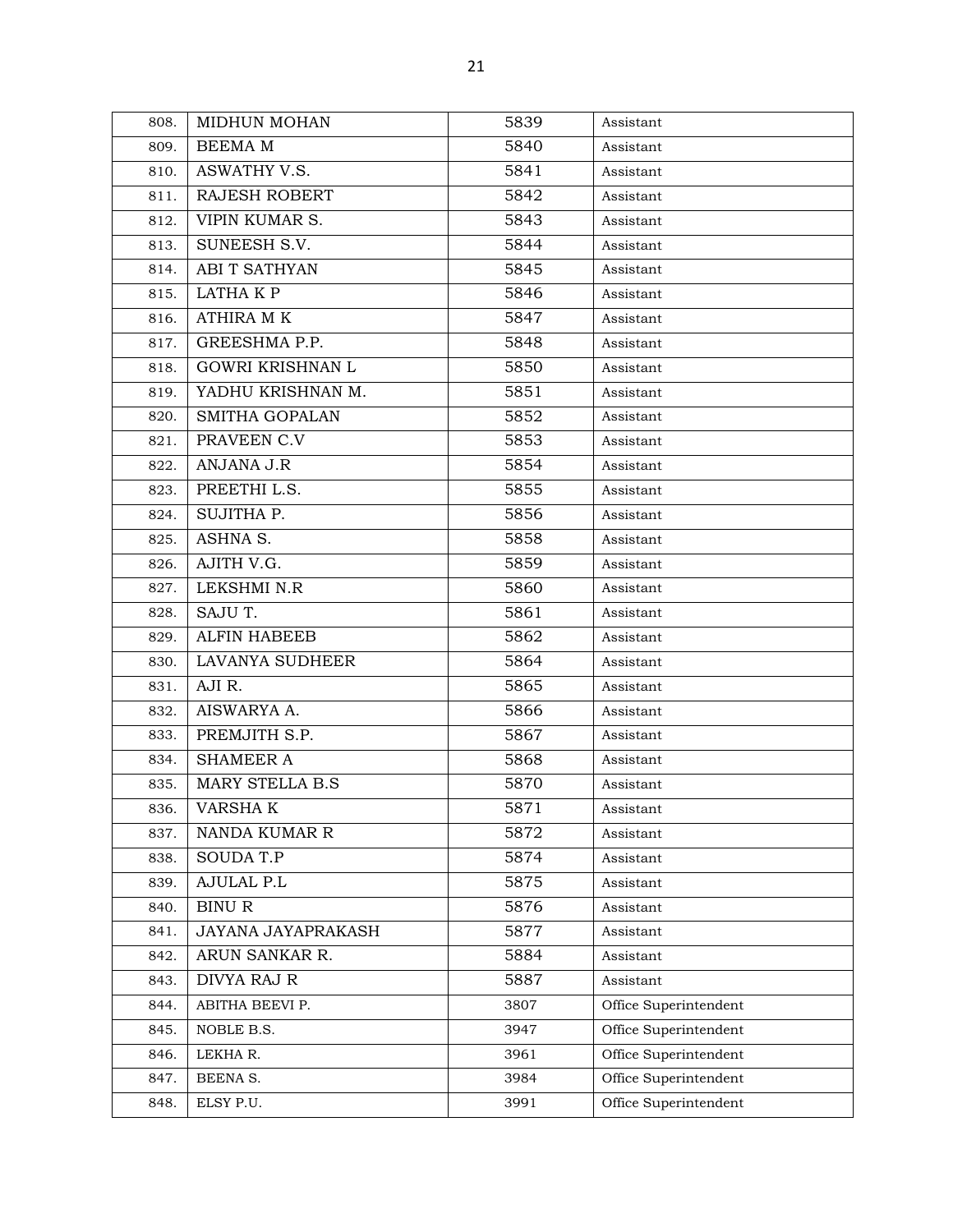| 849. | CHITHRA S.J.               | 4051 | Office Superintendent                |
|------|----------------------------|------|--------------------------------------|
| 850. | GEETHA KUMARI R.           | 4061 | Office Superintendent                |
| 851. | SOBHA S.                   | 4066 | Office Superintendent                |
| 852. | LATHA S.K.                 | 4067 | Office Superintendent                |
| 853. | PRASANNA KUMARI P.         | 4077 | Office Superintendent                |
| 854. | SREEKUMARY S.              | 4100 | Office Superintendent                |
| 855. | AJITHA P.E.                | 4103 | Office Superintendent                |
| 856. | AYYAPPAN PILLAI A.         | 4147 | Office Superintendent                |
| 857. | VASANTHAKUMARYAMMA A.      | 4587 | Office Superintendent                |
| 858. | <b>SHAJI JEROME</b>        | 4588 | Office Superintendent                |
| 859. | RAJI V.K.                  | 4589 | Office Superintendent                |
| 860. | SUDHARMA A.L.              | 4591 | Office Superintendent                |
| 861. | SUGANTHI J.                | 4592 | Office Superintendent                |
| 862. | LEKSHMY S.S.               | 4593 | Office Superintendent                |
| 863. | SUNEETHI M.                | 4594 | Office Superintendent                |
| 864. | REMA DEVI S.               | 4596 | Office Superintendent                |
| 865. | SINDHU T.                  | 4597 | Office Superintendent                |
| 866. | ASOKAN K.                  | 4598 | Office Superintendent                |
| 867. | VALSALA V.                 | 4599 | Office Superintendent                |
| 868. | RAJESWARI AMMA G.          | 4600 | Office Superintendent                |
| 869. | CELINE A.                  | 4601 | Office Superintendent                |
| 870. | LATHA KUMARY B.            | 4602 | Office Superintendent                |
| 871. | SUSEELA K.                 | 4603 | Office Superintendent                |
| 872. | CIJI R.                    | 4604 | Office Superintendent                |
| 873. | SHEEJA ILLIAS              | 4605 | Office Superintendent                |
| 874. | RAJALEKSHMY S.             | 4608 | Office Superintendent                |
| 875. | SANTHI B.                  | 4625 | Office Superintendent                |
| 876. | RAMADEVI K.G.              | 4626 | Office Superintendent                |
| 877. | LEKHA I.G.                 | 4640 | Office Superintendent                |
| 878. | GIRLY I.P.                 | 4644 | Office Superintendent                |
| 879. | AMBILI T.S.                | 4645 | Office Superintendent                |
| 880. | <b>BINU .S. SARASWATHY</b> | 4646 | Office Superintendent                |
| 881. | MANJU RANI V.S.            | 4647 | Office Superintendent                |
| 882. | SURESH R.                  | 4698 | Office Superintendent                |
| 883. | SUBAIDA BEEVI A.           | 4717 | Office Superintendent                |
| 884. | SATHY KUMARY R.            | 4074 | Office Superintendent (Higher Grade) |
| 885. | AMBIKA KUMARI AMMA L.      | 4099 | Office Superintendent (Higher Grade) |
| 886. | LALI L.                    | 3390 | Clerical Assistant                   |
| 887. | PUSHPALATHA K.             | 3495 | Clerical Assistant                   |
| 888. | WILSON N.                  | 3779 | Clerical Assistant                   |
| 889. | GILBERT ROBIN D.           | 3790 | Clerical Assistant                   |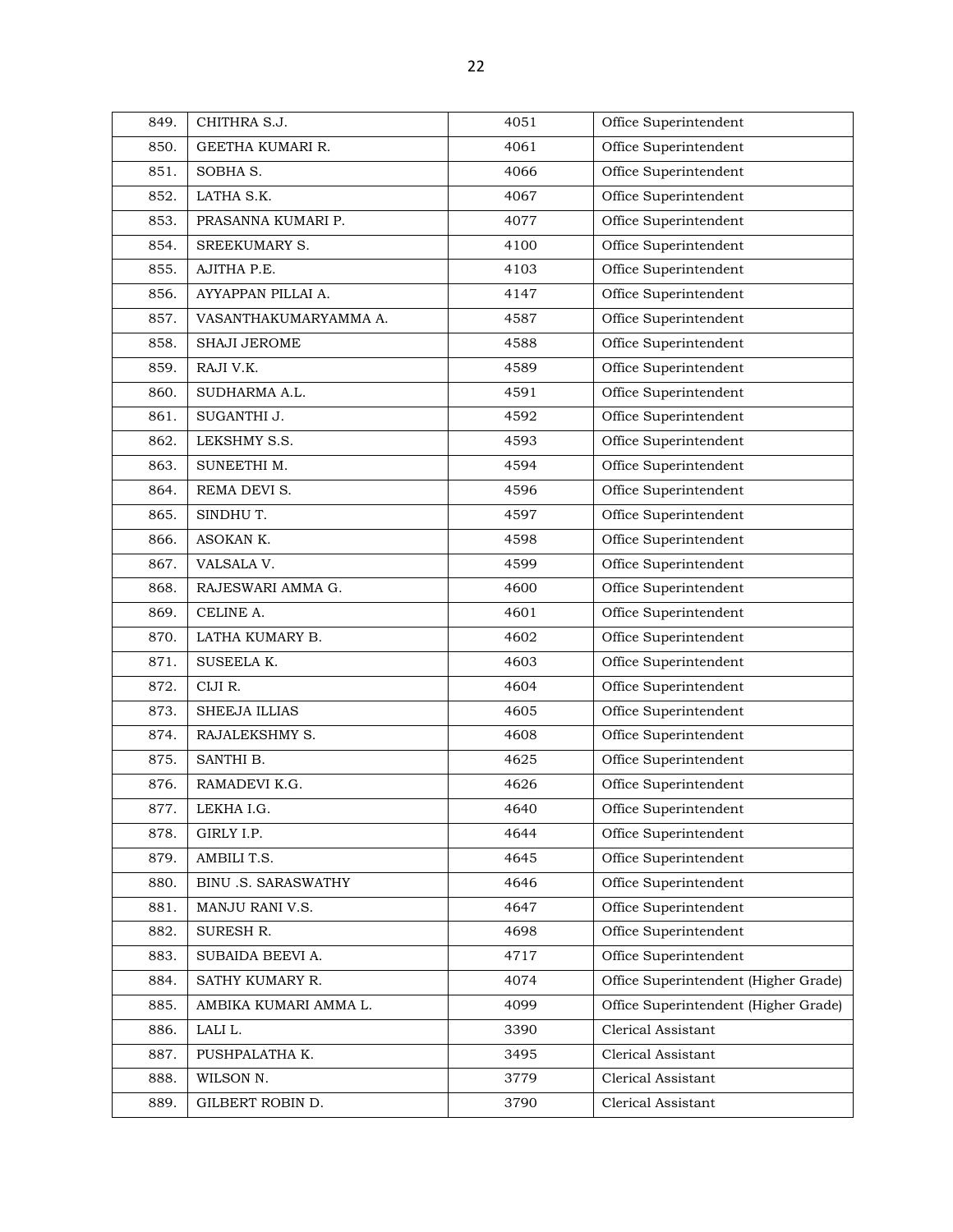| 890. | SASEENDRAN C.            | 3796 | Clerical Assistant                |
|------|--------------------------|------|-----------------------------------|
| 891. | VALSALA KUMARI K.        | 3996 | Clerical Assistant                |
| 892. | VENUGOPALAN NAIR C.      | 4011 | Clerical Assistant                |
| 893. | AJITH KUMAR G.I.         | 4122 | Clerical Assistant                |
| 894. | ABHILASH T.R.            | 4529 | Clerical Assistant                |
| 895. | NIDIN G.P.               | 4548 | Clerical Assistant                |
| 896. | ACHINTHYAKUMAR R.N.      | 4668 | Clerical Assistant                |
| 897. | PRASANTH V.              | 4844 | Clerical Assistant                |
| 898. | <b>ANILA ANTONY</b>      | 5182 | Clerical Assistant                |
| 899. | BINDU.P                  | 5290 | Clerical Assistant                |
| 900. | VISHNU CHANDRAN          | 5298 | Clerical Assistant                |
| 901. | ANIL R.                  | 3876 | Clerical Assistant (Higher Grade) |
| 902. | JAYASUDHAN J.S.          | 4637 | Clerical Assistant (Skilled)      |
| 903. | PRADEEPA KUMARI V.S.     | 4846 | Clerical Assistant (Skilled)      |
| 904. | RAJESH R.                | 5017 | Clerical Assistant (Skilled)      |
| 905. | <b>JOBY JOSEPH</b>       | 5179 | Clerical Assistant (Skilled)      |
| 906. | RUGMINI.P                | 5228 | Clerical Assistant (Skilled)      |
| 907. | <b>SUCHITRA S.V</b>      | 5295 | Clerical Assistant (Skilled)      |
| 908. | SURESH K.                | 4628 | Clerical Assistant (Unskilled)    |
| 909. | CHANDRIKA N.             | 4684 | Clerical Assistant (Unskilled)    |
| 910. | ANIL KUMAR T             | 5227 | Clerical Assistant (Unskilled)    |
| 911. | JAYAKUMARY K.            | 3466 | Clerical Assistant(First TBHG)    |
| 912. | PRASAD J.                | 4794 | PEON (First TBHG)                 |
| 913. | ANU P.                   | 5305 | OFFICE ATTENDANT                  |
| 914. | MAHILAMONI K.P.          | 4110 | Office Attendant (III TBHG)       |
| 915. | VASUDEVAN PILLAI M.      | 4638 | Office Attendant (III TBHG)       |
| 916. | HAMSA A.                 | 3453 | Deputy Librarian                  |
| 917. | SUJITHAKUMARI T.K.       | 3474 | Deputy Librarian                  |
| 918. | MAYA M.R.                | 3927 | Deputy Librarian                  |
| 919. | AJIKUMARI T. Dr.         | 3931 | Assistant Librarian               |
| 920. | ASHA B. Dr.              | 3986 | Assistant Librarian               |
| 921. | HEMACHANDRAN NAIR G. Dr. | 4070 | Assistant Librarian               |
| 922. | SHEEJA B.S.              | 4153 | Assistant Librarian               |
| 923. | SURESH KUMAR P.K.        | 4438 | Assistant Librarian               |
| 924. | ABDUL MAJEED E.          | 3944 | Assistant Librarian GR. I.        |
| 925. | HARIKUMAR S.             | 3997 | Assistant Librarian GR. I.        |
| 926. | LAKSHMI DEVI S.          | 4054 | Assistant Librarian GR. I.        |
| 927. | VIJAYALETHA N.           | 4087 | Assistant Librarian GR. I.        |
| 928. | VASUDHA T.               | 4088 | Assistant Librarian GR. I.        |
| 929. | RUBY JOSEPH              | 4107 | Assistant Librarian GR. I.        |
| 930. | MADHUSOODANA KURUP C.    | 4117 | Assistant Librarian GR. I.        |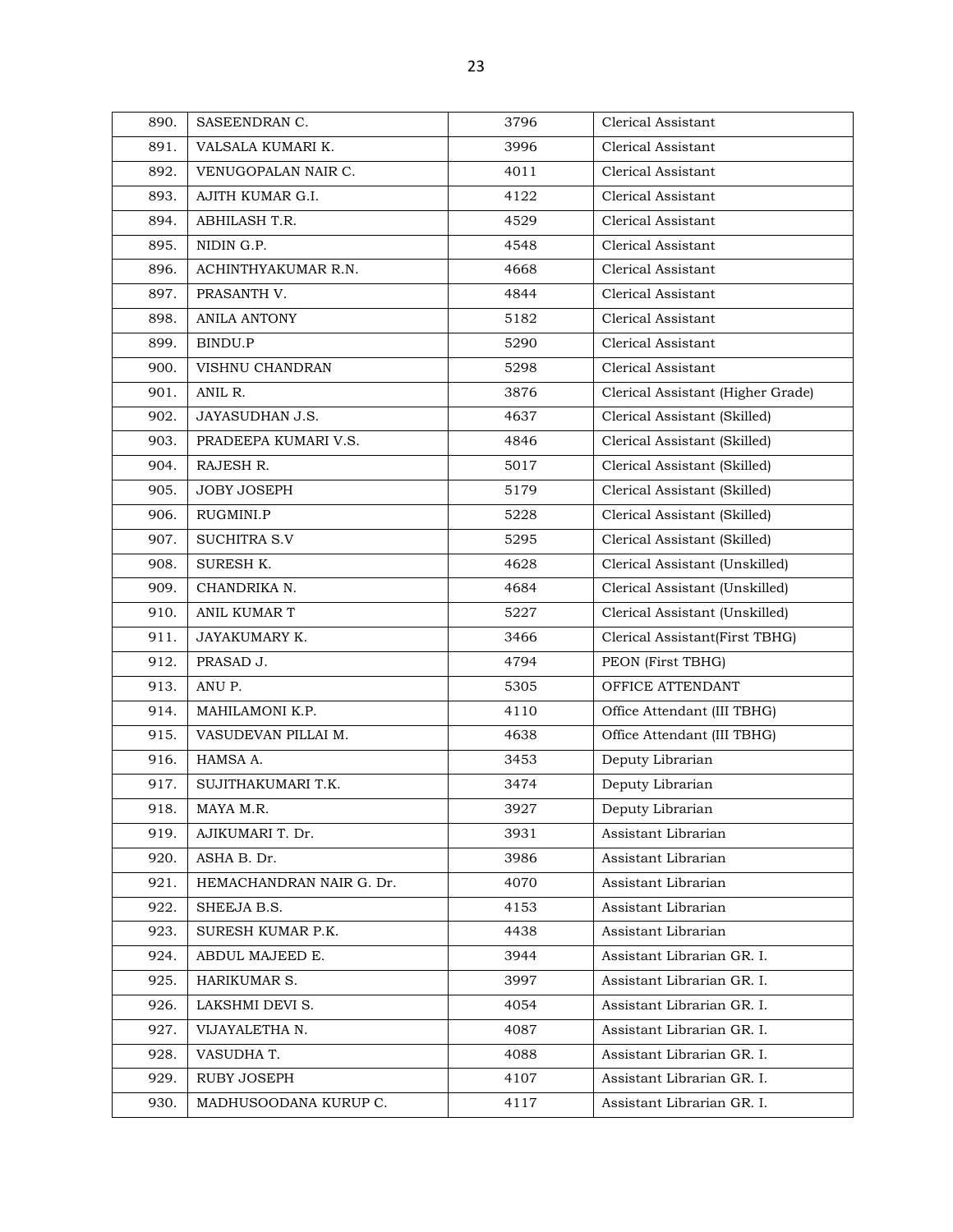| 931. | PREMKUMAR T.        | 4138 | Assistant Librarian GR. I.  |
|------|---------------------|------|-----------------------------|
| 932. | MAJEED H.           | 4142 | Assistant Librarian GR. I.  |
| 933. | VAMADEVAN ASARI R.  | 4158 | Assistant Librarian GR. I.  |
| 934. | HASHIM E.           | 4432 | Assistant Librarian GR. I.  |
| 935. | <b>JAYASREE S.</b>  | 4437 | Assistant Librarian GR. I.  |
| 936. | SMITHA M.R.         | 4468 | Assistant Librarian GR. I.  |
| 937. | RASHEEDA BEEVI S.   | 4095 | Assistant Librarian GR. II. |
| 938. | VIMALA MICHAEL      | 4214 | Assistant Librarian GR. II. |
| 939. | JYOTHI BABU G.      | 4411 | Assistant Librarian GR. II. |
| 940. | LENITHA S.          | 4439 | Assistant Librarian GR. II. |
| 941. | JALAJA KUMARI C.    | 4456 | Assistant Librarian GR. II. |
| 942. | GEETHA SATHYAN      | 4458 | Assistant Librarian GR. II. |
| 943. | ANILKUMAR R.        | 4463 | Assistant Librarian GR. II. |
| 944. | GERSHOM R.          | 4471 | Assistant Librarian GR. II. |
| 945. | SUNAJA K.           | 4473 | Assistant Librarian GR. II. |
| 946. | RAJU T.             | 4493 | Assistant Librarian GR. II. |
| 947. | GOPIKUTTAN NAIR M.  | 4494 | Assistant Librarian GR. II. |
| 948. | ANIL KUMAR S.       | 4495 | Assistant Librarian GR. II. |
| 949. | SURENDRAN K.        | 4518 | Assistant Librarian GR. II. |
| 950. | SHEENA KUMARI P.K.  | 4527 | Assistant Librarian GR. II. |
| 951. | <b>JAYASREE S.</b>  | 4549 | Assistant Librarian GR. II. |
| 952. | SREEKUMARAN NAIR K. | 4551 | Assistant Librarian GR. II. |
| 953. | PARVATHI T.S.       | 4554 | Assistant Librarian GR. II. |
| 954. | SHEEBA M.R.         | 4555 | Assistant Librarian GR. II. |
| 955. | DILEEP KUMAR V.     | 4565 | Assistant Librarian GR. II. |
| 956. | SUDHIER K.G. Dr.    | 4424 | Reference Assistant         |
| 957. | HASHIM S.           | 4475 | Reference Assistant         |
| 958. | PREMLAL K.P.        | 4663 | Reference Assistant         |
| 959. | ANJANA V.S.         | 4826 | Reference Assistant         |
| 960. | BIJU K.S.           | 4827 | Reference Assistant         |
| 961. | DHANYA K.M.         | 4829 | Reference Assistant         |
| 962. | KUMARI.S.MINI       | 4832 | Reference Assistant         |
| 963. | KUMARI REJITHA R.   | 4833 | Reference Assistant         |
| 964. | MANJUSHA M.R.       | 4834 | Reference Assistant         |
| 965. | NAFILA BEEGUM S.    | 4835 | Reference Assistant         |
| 966. | RESMI SARA THOMAS   | 4838 | Reference Assistant         |
| 967. | SAIGA V.S.          | 4839 | Reference Assistant         |
| 968. | THARA KRISHNAN M.   | 4840 | Reference Assistant         |
| 969. | JAYALATHA K.T.      | 4849 | Reference Assistant         |
| 970. | KHADEEJA M.         | 4851 | Reference Assistant         |
| 971. | RAJESH KUMAR K.     | 4853 | Reference Assistant         |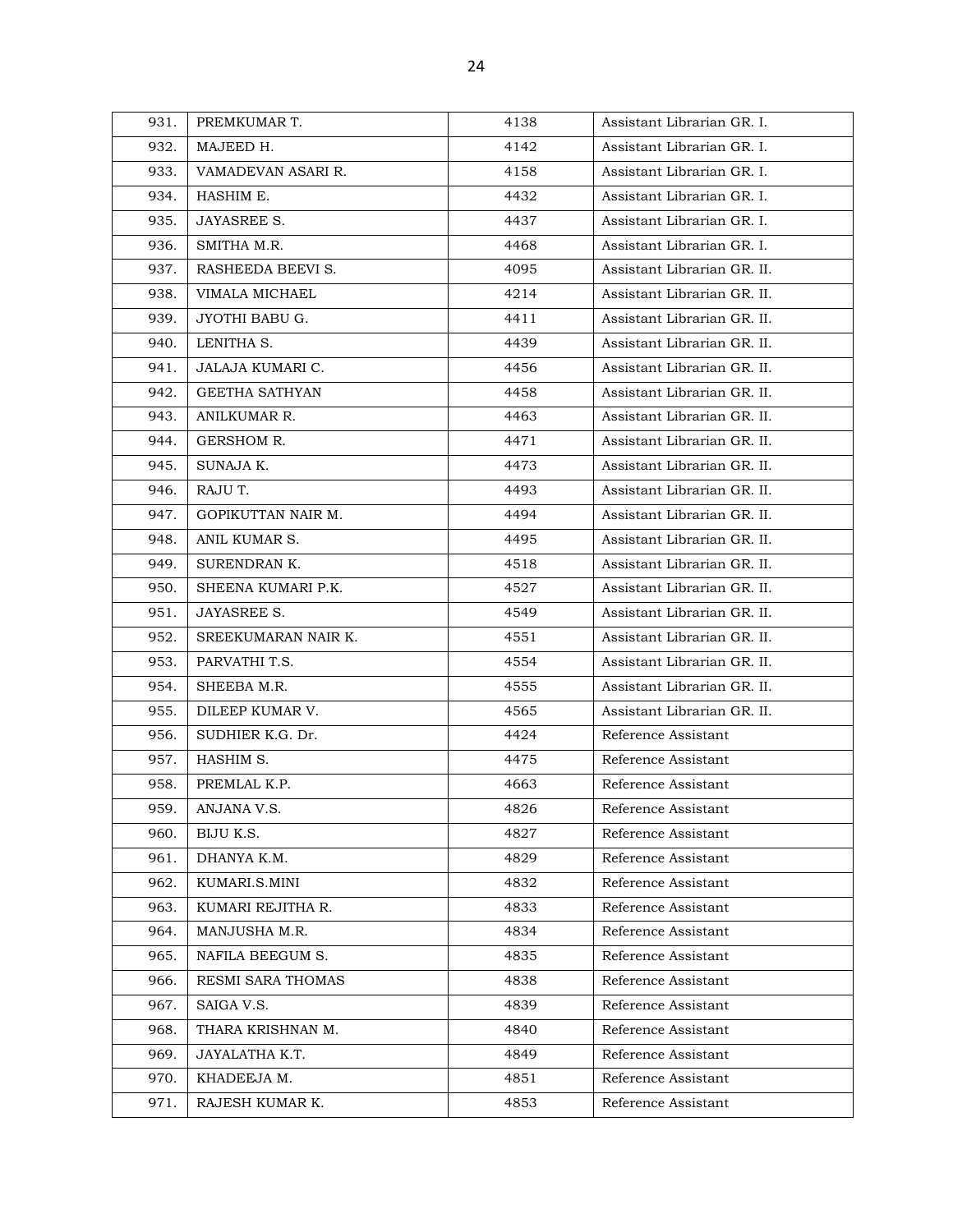| 972.  | SIMI SIVADAS L.     | 4864 | Reference Assistant        |
|-------|---------------------|------|----------------------------|
| 973.  | MEHABOOBULLAH K.    | 4868 | Reference Assistant        |
| 974.  | BINOJ K.R.          | 4869 | Reference Assistant        |
| 975.  | MANZOOR BABU V.     | 4921 | Library Assistant          |
| 976.  | ABDULLA MOOZHIKKAL  | 5077 | Library Assistant          |
| 977.  | GIJI J.G.           | 5133 | Library Assistant          |
| 978.  | RAJASEKHARAN S.     | 4391 | General Foreman            |
| 979.  | MAHESH KUMAR S.     | 4405 | Assistant Superintendent - |
|       |                     |      | <b>University Press</b>    |
| 980.  | HARIKUMAR K.        | 4392 | Senior Foreman             |
| 981.  | SAKEER A.M.         | 4407 | Senior Foreman             |
| 982.  | SURENDRA KUMAR K.   | 4459 | Senior Foreman             |
| 983.  | KRISHNAKUMARI M.P.  | 4479 | Senior Foreman             |
| 984.  | NAZARUDEEN S.       | 4486 | Senior Foreman             |
| 985.  | RAJAN P.S.          | 4390 | Junior Foreman             |
| 986.  | MANUEL DAS A.J.     | 4393 | Junior Foreman             |
| 987.  | GEORGE THOMAS R.    | 4406 | Junior Foreman             |
| 988.  | KAVITHA S.          | 4409 | Junior Foreman             |
| 989.  | <b>JAYAKUMARIS.</b> | 4482 | Junior Forman (Composing)  |
| 990.  | PREMAKUMARY D.      | 4491 | Junior Forman (Composing)  |
| 991.  | A.K.Sunilkumar      | 4385 | Printer Grade I            |
| 992.  | SHIBU S.            | 4395 | Printer(Senior Grade)      |
| 993.  | PRASAD K.K.         | 4396 | Printer(Senior Grade)      |
| 994.  | BIJU J.S.           | 4398 | Printer(Senior Grade)      |
| 995.  | LAILA B.            | 4377 | Binder Grade I             |
| 996.  | PADMASREE S.        | 4386 | Binder Grade I             |
| 997.  | JAYASANKAR M.R.     | 4401 | Binder Grade I             |
| 998.  | SASIDHARAN NAIR G.  | 4402 | Binder Grade I             |
| 999.  | KUMARI SINDHU C.    | 4467 | Binder Grade I             |
| 1000. | SANALKUMAR K.       | 4630 | Binder Grade I             |
| 1001. | Felix Gomez.A       | 4499 | Binder II Higher Grade     |
| 1002. | BABU K.             | 4520 | Binder II Higher Grade     |
| 1003. | KUTTAPPAN J.        | 4403 | Binder(Senior Grade)       |
| 1004. | SREELEKSHMI A.V.    | 4410 | Binder(Senior Grade)       |
| 1005. | SHEEJA V. NAIR      | 4425 | Binder(Senior Grade)       |
| 1006. | UDAYAGEETHA B.S.    | 4477 | Compositor(Senior Grade)   |
| 1007. | JACKSON L.          | 4485 | Compositor(Senior Grade)   |
| 1008. | RAJAN R.S.          | 4524 | Computer (Senior Grade)    |
| 1009. | SILVILET SAROJAM R. | 4081 | Bus Conductor(I TBHG)      |
| 1010. | SURESH KUMAR G.     | 4170 | DRIVER (Senior Grade)      |
| 1011  | KUTTAPPAN NAIR V.   | 4180 | DRIVER (Senior Grade)      |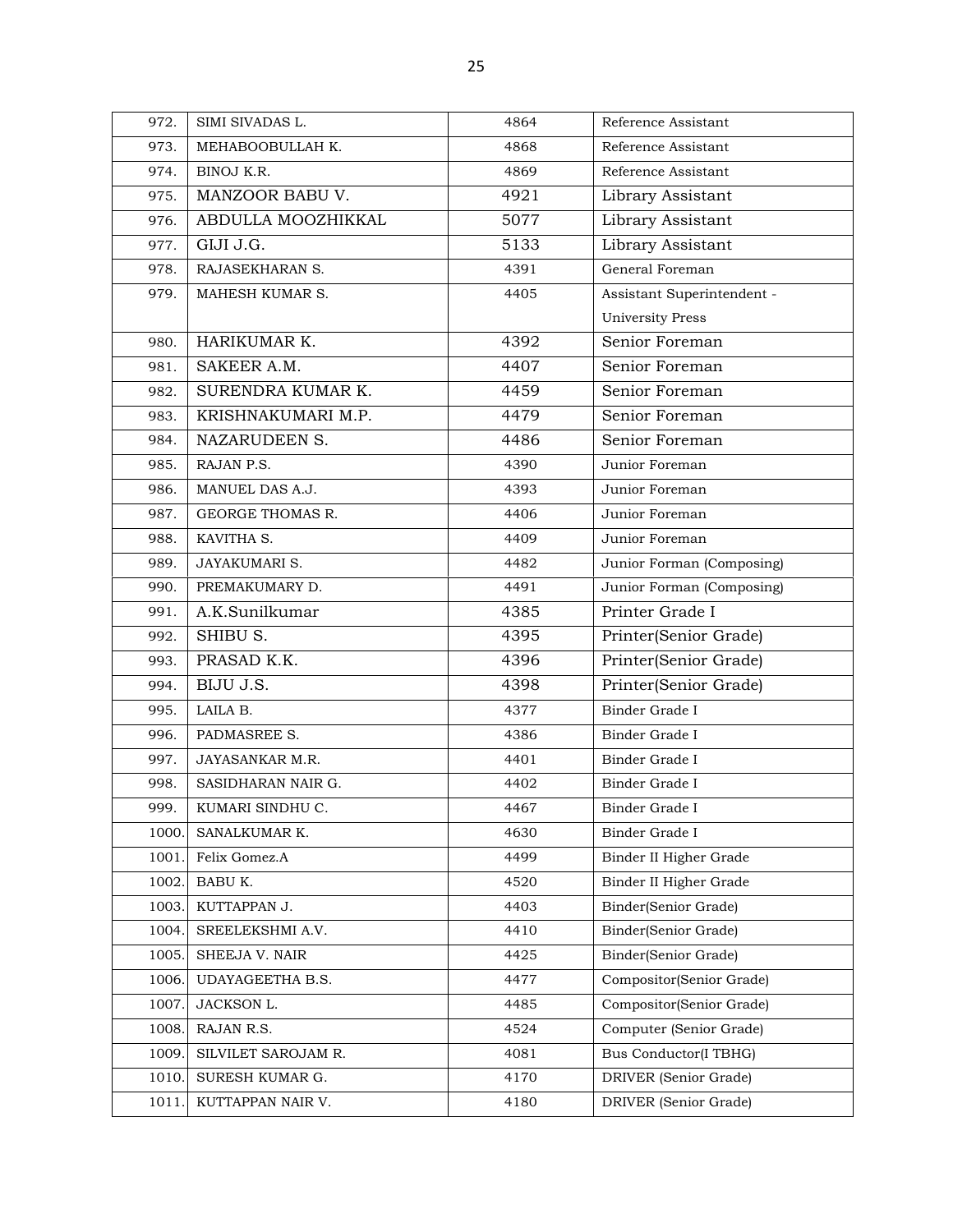| 1012. | AJITH KUMAR S.           | 4219 | DRIVER (Senior Grade)          |
|-------|--------------------------|------|--------------------------------|
| 1013. | DICKSON J.S.             | 4476 | DRIVER (Senior Grade)          |
| 1014. | ZAKIR HUSSAIN.S          | 4176 | DRIVER GR.1                    |
| 1015. | <b>JAYACHANDRADAS P.</b> | 4504 | <b>LDV</b> Driver              |
| 1016. | AYYAPPAN NAIR K.         | 4177 | Driver(selection grade)        |
| 1017. | SATHEESH KUMAR N.        | 4665 | Electrician Grade I            |
| 1018. | GEORGE T.                | 4666 | Electrician Grade I            |
| 1019. | SATHEESHKUMAR T.         | 5135 | Electrician Grade II           |
| 1020. | ANIL KUMAR K.V           | 5137 | Electrician Grade II           |
| 1021. | RAGHU N.                 | 4667 | Electrician Grade II (II TBHG) |
| 1022. | NAZIMUDEEN M.            | 4711 | Health Information Officer     |
| 1023. | SYAMA KRISHNAN R.        | 5177 | Instructor                     |
| 1024. | SABU A.K.                | 4319 | Lab Assistant                  |
| 1025. | KUMARI SREEJA K.C.       | 4690 | Lab Mechanic                   |
| 1026. | SANTHOSH S.              | 4091 | Lab Mechanic (Higher Grade)    |
| 1027. | SHEELA S.                | 4124 | Lab Technician (Higher Grade)  |
| 1028. | RATHEESH KUMAR R.V.      | 5168 | Line Helper                    |
| 1029. | SHAJAHAN A.S.            | 5190 | Line Helper                    |
| 1030. | ANSAR BEEGUM J.          | 4662 | MATRON(HIGHER GRADE)           |
| 1031. | SABU R.                  | 4935 | Mechanic Turner                |
| 1032. | DILEEP S.S.              | 4050 | Assistant Engineer             |
| 1033. | BINDU A.                 | 4348 | Assistant Engineer             |
| 1034. | SREEKUMAR V.             | 4349 | Assistant Engineer             |
| 1035. | RAMESH T.S.              | 4516 | Assistant Engineer             |
| 1036. | SANDEEP KRISHNAN R       | 5278 | Assistant Engineer             |
| 1037. | RADHAKRISHNAN R.         | 3916 | Assistant Executive Engineer   |
| 1038. | JOSEPH P.T.              | 3982 | Assistant Executive Engineer   |
| 1039. | RAJESH KUMAR S.          | 4018 | <b>ASSISTANT I TBHG</b>        |
| 1040. | SAILESHKUMAR R.          | 4125 | ASSISTANT I TBHG               |
| 1041. | HARI KUMAR P.G.          | 4162 | ASSISTANT I TBHG               |
| 1042. | VENU T.                  | 3747 | Assistant II TBHG              |
| 1043. | KUMARI MINI V.           | 4379 | Assistant II TBHG              |
| 1044. | JALAJA L.                | 3555 | Radiographer (IIIHr.Gr)        |
| 1045. | MAYADEVI V.K.            | 4228 | Assistant Security Officer     |
| 1046. | <b>BALAN E.</b>          | 4774 | Assistant Security Officer     |
| 1047. | VINCENT MICHAEL          | 4789 | Security Guard                 |
| 1048. | JAYAKUMAR D.             | 5149 | Security Guard                 |
| 1049. | KRISHNAN A.              | 5154 | Security Guard                 |
| 1050. | BAHA LAKRA               | 5155 | Security Guard                 |
| 1051. | RAJAN R.                 | 5163 | Security Guard                 |
| 1052. | SABU V.                  | 5197 | Security Guard                 |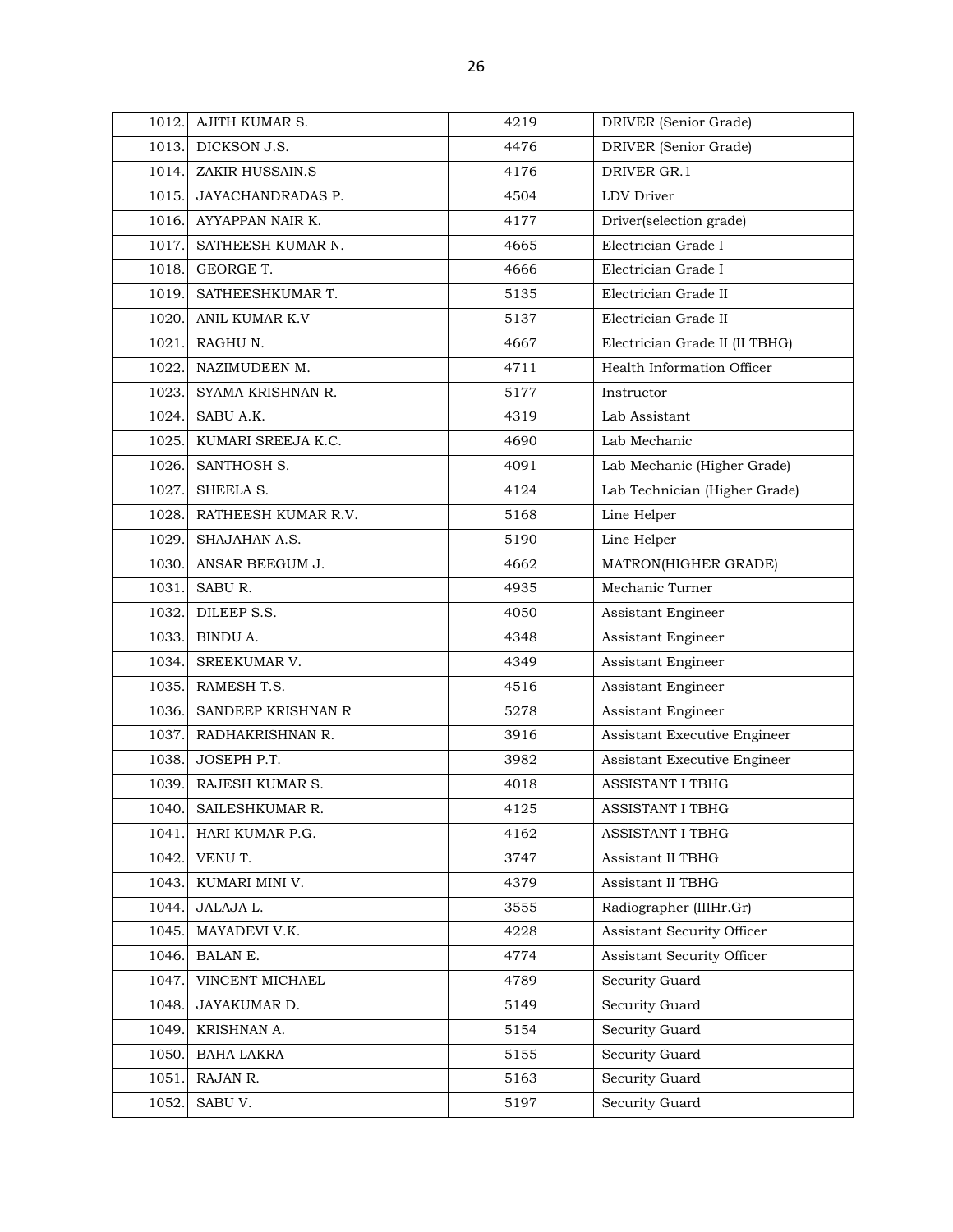| 1053. | EBRAHIMKUTTY O.M          | 5198 | Security Guard                 |
|-------|---------------------------|------|--------------------------------|
| 1054. | PAUL P.                   | 5199 | Security Guard                 |
| 1055. | <b>SASIKUMAR R</b>        | 5200 | Security Guard                 |
| 1056. | RAJAN H.                  | 5201 | Security Guard                 |
| 1057. | SUDARSANAN G.             | 5204 | Security Guard                 |
| 1058. | SURENDRAN N               | 5205 | Security Guard                 |
| 1059. | <b>VIJAYAN B</b>          | 5206 | Security Guard                 |
| 1060. | NAGAPPAN K.               | 5208 | Security Guard                 |
| 1061. | <b>RAVI S</b>             | 5209 | Security Guard                 |
| 1062. | HUSSAIN KUNJU A.          | 4778 | Security Guard (Higher Grade)  |
| 1063. | MURUKESAN G.              | 4781 | Security Guard (Higher Grade)  |
| 1064. | ASHRAFF M.                | 4773 | SECURITY GUARD I TBHG          |
| 1065. | RADHAKRISHNAN T.K.        | 4801 | <b>SECURITY GUARD I TBHG</b>   |
| 1066. | UTHAMAN V.                | 4803 | <b>SECURITY GUARD I TBHG</b>   |
| 1067. | NAZAR KUNJU H.            | 4812 | <b>SECURITY GUARD I TBHG</b>   |
| 1068. | NIRMALAN D.               | 4813 | SECURITY GUARD I TBHG          |
| 1069. | <b>GOPINADHAN S.</b>      | 3823 | Store Keeper                   |
| 1070. | DEEPTHY M DEVI            | 5195 | SYSTEMS ADMINISTRATOR          |
| 1071. | VIDYA G.K.                | 5196 | SYSTEMS ADMINISTRATOR          |
| 1072. | SANAL KUMAR S.P.          | 4639 | Systems Analyst (Higher Grade) |
| 1073. | VIDHYA.S                  | 5277 | Programmer                     |
| 1074. | SUNIJA.M.RASHEED          | 5280 | Programmer                     |
| 1075. | SIVI VELAYUDHAN           | 5282 | Programmer                     |
| 1076. | <b>MANOSH MANOHAR</b>     | 5283 | Programmer                     |
| 1077. | NAIR REMADEVI APPUKKUTTAN | 4836 | Technical Assistant            |
| 1078. | JAYALATHA V.G.            | 4848 | <b>Technical Assistant</b>     |
| 1079. | PREETHA SATHYAN           | 4859 | <b>Technical Assistant</b>     |
| 1080. | ARUNKUMAR V.R.            | 4860 | Technical Assistant            |
| 1081. | BEENA A.SARASAM           | 4861 | Technical Assistant            |
| 1082. | DIVYA P.I.                | 4862 | Technical Assistant            |
| 1083. | RENJITH V.R.              | 4863 | Technical Assistant            |
| 1084. | SUMA P.B.                 | 4865 | <b>Technical Assistant</b>     |
| 1085. | SURESH KUMAR C.           | 4866 | Technical Assistant            |
| 1086. | ELDHO JOY E.              | 4870 | Technical Assistant            |
| 1087. | ARCHANA CHANDRAN L.       | 4919 | <b>Technical Assistant</b>     |
| 1088. | SUDHI S. VIJAYAN          | 4920 | <b>Technical Assistant</b>     |
| 1089. | SREEKALA L.               | 4928 | Technical Assistant            |
| 1090. | RENU I.R.                 | 4931 | Technical Assistant            |
| 1091. | SALINI N.                 | 4934 | Technical Assistant            |
| 1092. | CHITHRA B.R.              | 4943 | <b>Technical Assistant</b>     |
| 1093. | JYOTHI K.S.               | 5075 | Technical Assistant            |